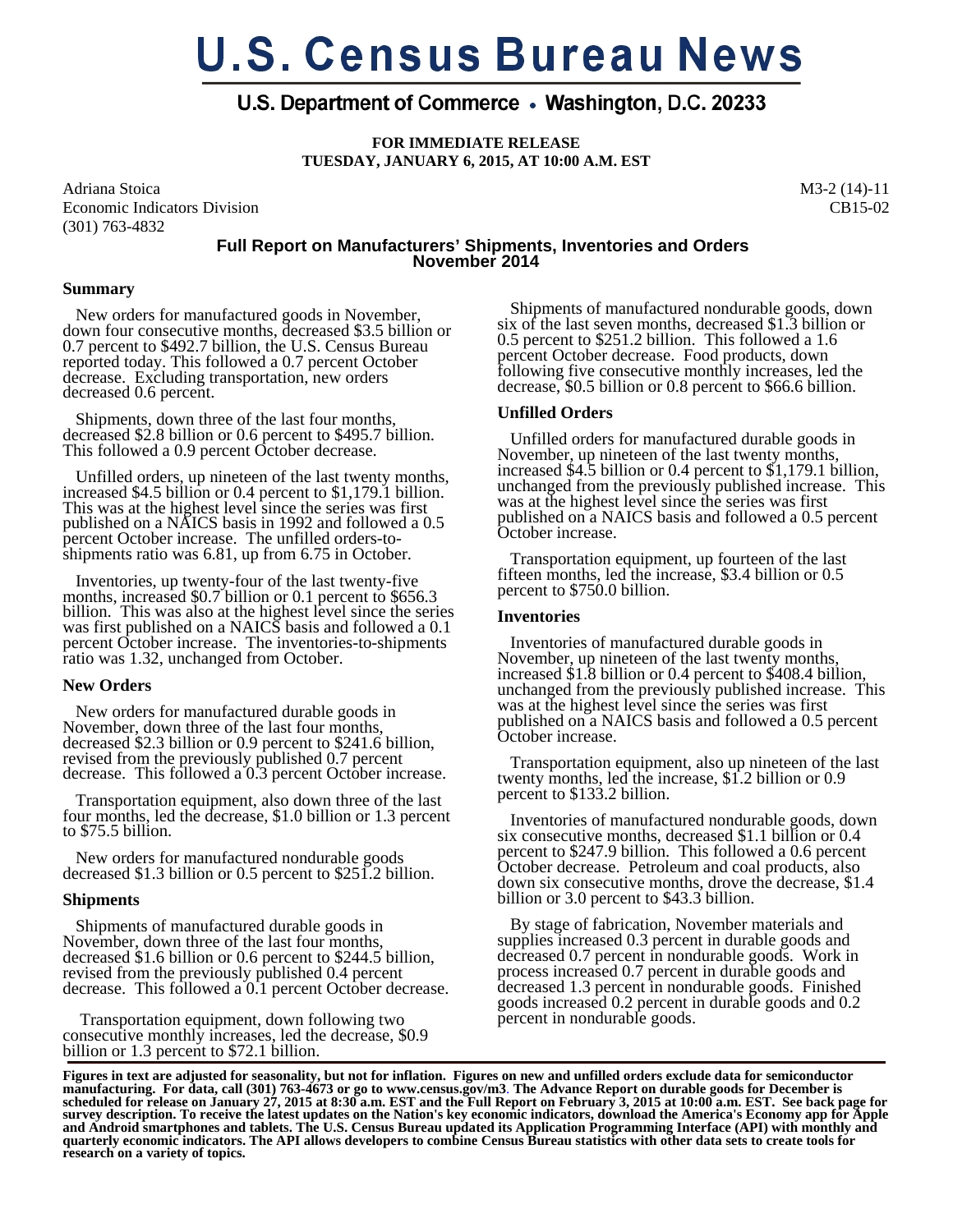#### **Table 1. Value of Manufacturers' Shipments for Industry Groups**<sup>1</sup>

**[Estimates are shown in millions of dollars and are based on data from the Manufacturers' Shipments, Inventories, and Orders Survey.]** 

|                                                                      | <b>Seasonally Adjusted</b> |                     |                  |                  |                       |               | <b>Not Seasonally Adjusted</b> |                  |                  |                  |                    |                    |                  |
|----------------------------------------------------------------------|----------------------------|---------------------|------------------|------------------|-----------------------|---------------|--------------------------------|------------------|------------------|------------------|--------------------|--------------------|------------------|
|                                                                      |                            | <b>Monthly</b>      |                  |                  | <b>Percent Change</b> |               |                                |                  | <b>Monthly</b>   |                  |                    | Year to date       |                  |
| Industry                                                             |                            |                     |                  |                  |                       |               |                                |                  |                  |                  |                    |                    | % Change         |
|                                                                      | Nov.                       | Oct.                | Sept.            | Oct. -           | Sept. -               | Aug.          | Nov.                           | Oct.             | Sept.            | Nov.             |                    |                    | 2014/            |
|                                                                      | $2014^p$                   | $2014$ <sup>r</sup> | 2014             | Nov.             | Oct.                  | Sept.         | $2014^p$                       | 2014             | 2014             | 2013             | $2014^p$           | 2013               | 2013             |
|                                                                      |                            |                     |                  |                  |                       |               |                                |                  |                  |                  |                    |                    |                  |
| All manufacturing industries                                         | 495,652                    | 498,489             | 503,045          | $-0.6$           | $-0.9$                | 0.1           | 472,102                        | 516,664          | 521,182          | 478,027          | 5,490,720          | 5,355,154          | 2.5              |
| Excluding transportation                                             | 423,510                    | 425,414             | 430,472          | $-0.4$           | $-1.2$                | 0.0           | 403,117                        | 438,374          | 444,106          | 406,835          | 4.708.232          | 4,600,596          | 2.3              |
| Excluding defense                                                    | 483,643                    | 486,473             | 491,314          | $-0.6$           | $-1.0$                | 0.1           | 459,480                        | 505,075          | 508,302          | 464,574          | 5,362,043          | 5,221,944          | 2.7              |
| With unfilled orders                                                 | 173,057                    | 174,054             | 174,150          | $-0.6$           | $-0.1$                | 0.3           | 163,137                        | 178,334          | 184,276          | 157,996          | 1,866,229          | 1,771,629          | 5.3              |
| Durable goods industries                                             | 244,472                    | 246,032             | 246,379          | $-0.6$           | $-0.1$                | 0.3           | 230,163                        | 257,170          | 259,721          | 228,548          | 2,656,261          | 2,533,800          | 4.8              |
|                                                                      | 8,158                      | 8,231               | 8,317            | $-0.9$           | $-1.0$                | $-0.8$        | 7,391                          | 8,776            | 8,677            | 7,037            | 90,482             | 80,993             | 11.7             |
| Nonmetallic mineral products                                         | 9,150                      | 9,296               | 9,328            | $-1.6$           | $-0.3$                | 2.0           | 8,482                          | 10,469           | 10,063           | 8,231            | 100,898            | 94,232             | 7.1              |
|                                                                      | 27,449                     | 27,816              | 27,876           | $-1.3$           | $-0.2$                | 0.7           | 25,018                         | 28,757           | 28,448           | 24,480           | 299,508            | 280,823            | 6.7              |
| Iron and steel mills                                                 | 11,441                     | 11,552              | 11,575           | $-1.0$           | $-0.2$                | 2.3           | 10,286                         | 11,792           | 11,626           | 10,243           | 122,921            | 117.490            | 4.6              |
| Aluminum and nonferrous metals                                       | 14,199                     | 14,443              | 14,462           | $-1.7$           | $-0.1$                | $-0.9$        | 13,125                         | 15,102           | 14,861           | 12,687           | 156,991            | 144,520            | 8.6              |
| Ferrous metal foundries<br>Fabricated metal products                 | 1,809<br>30,392            | 1,821<br>30,388     | 1,839<br>30,515  | $-0.7$<br>0.0    | $-1.0$<br>$-0.4$      | 2.8<br>0.8    | 1,607<br>28,391                | 1,863<br>32,176  | 1,961<br>32,136  | 1,550<br>27,666  | 19,596<br>331.372  | 18,813<br>320,461  | 4.2<br>3.4       |
|                                                                      | 36,772                     | 36,829              | 37,156           | $-0.2$           | $-0.9$                | 0.4           | 33,513                         | 37,262           | 38,378           | 32,883           | 397,366            | 375,438            | 5.8              |
|                                                                      | 1,084                      | 1,184               | 1,283            | $-8.4$           | $-7.7$                | 10.9          | 758                            | 1,030            | 1,038            | 2,436            | 17,900             | 22,981             | $-22.1$          |
| Construction machinery                                               | 4,523                      | 4,587               | 4,644            | $-1.4$           | $-1.2$                | $-0.8$        | 4,296                          | 5,134            | 4,623            | 4,341            | 50,570             | 50,476             | 0.2              |
| Mining, oil field, and                                               |                            |                     |                  |                  |                       |               |                                |                  |                  |                  |                    |                    |                  |
| Industrial machinery                                                 | 2,308<br>5,653             | 2,300<br>5,568      | 2,305<br>5,691   | 0.3<br>1.5       | $-0.2$<br>$-2.2$      | 0.0<br>$-6.0$ | 2,177<br>4,941                 | 2,287<br>5,461   | 2,380<br>6,385   | 2,045<br>3,682   | 24,935<br>55,861   | 23,581<br>40,727   | 5.7<br>37.2      |
| Photographic equipment                                               | 761                        | 719                 | 731              | 5.8              | $-1.6$                | 6.4           | 793                            | 764              | 824              | 692              | 7,770              | 7,338              | 5.9              |
| Ventilation, heating, air-conditioning,                              |                            |                     |                  |                  |                       |               |                                |                  |                  |                  |                    |                    |                  |
| and refrigeration equipment                                          | 3,732                      | 3,759               | 3,735            | $-0.7$           | 0.6                   | 1.7           | 3,255                          | 3,551            | 3,941            | 3,231            | 41,013             | 40,322             | 1.7              |
| Metalworking machinery                                               | 3,478                      | 3,446               | 3,265            | 0.9              | 5.5                   | 3.3           | 3,274                          | 3,645            | 3,490            | 2,989            | 35,179             | 33,158             | 6.1              |
| Turbines, generators, and other<br>power transmission equipment      | 4,189                      | 4,113               | 4,358            | 1.8              | $-5.6$                | 1.3           | 4,078                          | 4,234            | 4,237            | 3,810            | 44,473             | 43,336             | 2.6              |
| Material handling equipment                                          | 2,938                      | 3,039               | 3,047            | $-3.3$           | $-0.3$                | 2.4           | 2,712                          | 3,265            | 3,111            | 2,780            | 32,616             | 31,117             | 4.8              |
| Computers and electronic products <sup>2</sup>                       | 28,676                     | 28,844              | 28,939           | $-0.6$           | $-0.3$                | $-2.2$        | 27,753                         | 29,424           | 31,453           | 27,548           | 315,304            | 301,531            | 4.6              |
|                                                                      | 337                        | 342                 | 349              | $-1.5$           | $-2.0$                | $-12.5$       | 327                            | 316              | 421              | 497              | 4,456              | 5,570              | $-20.0$          |
| Computer storage devices                                             | 785                        | 782                 | 806              | 0.4              | $-3.0$                | $-3.6$        | 620                            | 545              | 1,208            | 809              | 9,245              | 10,195             | $-9.3$           |
| Other peripheral equipment                                           | 822                        | 837                 | 820              | $-1.8$           | 2.1                   | $-2.8$        | 679                            | 707              | 1,135            | 739              | 8,986              | 8,400              | 7.0              |
| Nondefense communications                                            |                            |                     |                  |                  |                       |               |                                |                  |                  |                  |                    |                    |                  |
| Defense communications equipment                                     | 3,021<br>379               | 3,246<br>390        | 3,381<br>403     | $-6.9$<br>$-2.8$ | $-4.0$<br>$-3.2$      | 0.3<br>9.5    | 2,770<br>397                   | 2,995<br>405     | 4,099<br>450     | 3,199<br>430     | 36,173<br>4,330    | 37,861<br>4,749    | $-4.5$<br>$-8.8$ |
| Audio and video equipment                                            | 337                        | 332                 | 360              | 1.5              | $-7.8$                | $-10.7$       | 450                            | 361              | 332              | 429              | 3,913              | 2,918              | 34.1             |
| Electronic components                                                | 3,730                      | 3,726               | 3,681            | 0.1              | 1.2                   | 3.0           | 3,634                          | 3,694            | 3,878            | 3,380            | 39,494             | 37,846             | 4.4              |
| Nondefense search and navigation                                     |                            |                     |                  |                  |                       |               |                                |                  |                  |                  |                    |                    |                  |
|                                                                      | 1,431                      | 1,434               | 1,410            | $-0.2$           | 1.7                   | 1.1           | 1,369                          | 1,368            | 1,630            | 1,297            | 15,034             | 14,240             | 5.6              |
| Defense search and navigation                                        | 3,099                      | 2,977               | 2,944            | 4.1              | 1.1                   | $-4.8$        | 3,340                          | 2,924            | 3,200            | 2,980            | 31,910             | 31,324             | 1.9              |
| Electromedical, measuring,                                           |                            |                     |                  |                  |                       |               |                                |                  |                  |                  |                    |                    |                  |
| and control instruments                                              | 7,089                      | 6,979               | 7,004            | 1.6              | $-0.4$                | $-0.2$        | 6,656                          | 6,479            | 8,028            | 5,994            | 73,850             | 67,674             | 9.1              |
| Electrical equipment, appliances,                                    |                            |                     |                  |                  |                       |               |                                |                  |                  |                  |                    |                    |                  |
|                                                                      | 10,659                     | 10,515              | 10,649           | 1.4              | $-1.3$                | 0.0           | 10,325                         | 10,691           | 11,431           | 10,127           | 114,846            | 113,250            | 1.4              |
| Electric lighting equipment                                          | 879                        | 871                 | 887              | 0.9<br>1.0       | $-1.8$<br>$-0.6$      | $-1.0$        | 884<br>1,825                   | 911              | 916<br>1,929     | 954<br>1,741     | 9,558              | 9,220<br>18,348    | 3.7<br>7.1       |
| Household appliances<br>Electrical equipment                         | 1,834<br>3,480             | 1,816<br>3,452      | 1,827<br>3,379   | 0.8              | 2.2                   | 1.3<br>0.0    | 3,157                          | 1,863<br>3,340   | 3,769            | 3,102            | 19,649<br>37,194   | 36,852             | 0.9              |
|                                                                      | 1,033                      | 1,030               | 1,120            | 0.3              | $-8.0$                | 7.9           | 1,168                          | 1,176            | 1,249            | 1,101            | 11,245             | 10,498             | 7.1              |
| Transportation equipment                                             | 72,142                     | 73,075              | 72,573           | $-1.3$           | 0.7                   | 0.4           | 68,985                         | 78,290           | 77,076           | 71,192           | 782,488            | 754,558            | 3.7              |
|                                                                      | 9,708                      | 9,909               | 9,768            | $-2.0$           | 1.4                   | 0.7           | 9,375                          | 11,636           | 10,297           | 10,996           | 105,276            | 117,767            | $-10.6$          |
| Light trucks and utility vehicles                                    | 13,169                     | 13,026              | 13,100           | 1.1              | $-0.6$<br>2.5         | $-2.3$        | 12,247                         | 14,782           | 13,793           | 14,011           | 149,026<br>29,638  | 142,231<br>24,953  | 4.8<br>18.8      |
| Heavy duty trucks<br>Motor vehicle bodies, parts,                    | 2,901                      | 3,035               | 2,961            | $-4.4$           |                       | 5.3           | 2,649                          | 3,248            | 3,121            | 2,189            |                    |                    |                  |
|                                                                      | 21,849                     | 21,734              | 21,539           | 0.5              | 0.9                   | 1.0           | 20,555                         | 23,987           | 22,119           | 19,765           | 235,548            | 216.698            | 8.7              |
| Nondefense aircraft and parts                                        | 12,506                     | 13,127              | 13,414           | $-4.7$           | $-2.1$                | 1.7           | 12,042                         | 12,619           | 14,682           | 11,106           | 133,235            | 120,567            | 10.5             |
| Defense aircraft and parts                                           | 4,491                      | 4,595               | 4,526            | $-2.3$           | 1.5                   | 3.8           | 4,762                          | 4,352            | 5,021            | 5,668            | 49,184             | 51,856             | $-5.2$           |
|                                                                      | 2,457                      | 2,439               | 2,426            | 0.7              | 0.5                   | 0.8           | 2,453                          | 2,473            | 2,494            | 2,433            | 26,166             | 26,745             | $-2.2$           |
| Furniture and related products<br>Miscellaneous durable goods        | 5,933<br>15,141            | 5,948<br>15,090     | 5,866<br>15,160  | $-0.3$<br>0.3    | 1.4<br>-0.5           | 0.2<br>3.7    | 5,666<br>14,639                | 5,974<br>15,351  | 6,073<br>15,986  | 5,508<br>13,876  | 63,562<br>160,435  | 61,723<br>150,791  | 3.0<br>6.4       |
|                                                                      |                            |                     |                  |                  |                       |               |                                |                  |                  |                  |                    |                    |                  |
| Nondurable goods industries                                          | 251,180                    | 252,457             | 256,666          | $-0.5$           | $-1.6$                | $-0.2$        | 241,939                        | 259,494          | 261,461          | 249,479          | 2,834,459          | 2,821,354          | 0.5              |
|                                                                      | 66,592                     | 67,111              | 66,595           | $-0.8$           | 0.8                   | 0.4           | 68,269                         | 70,816           | 67,938           | 65,027           | 725,008            | 683,614            | 6.1              |
| Grain and oilseed milling                                            | 7,711                      | 7,777               | 7,779            | $-0.8$           | 0.0                   | 1.7           | 8,213                          | 8,697            | 7,928            | 8,594            | 85,245             | 88,956             | $-4.2$           |
|                                                                      | 9,948                      | 10,044              | 9,950            | $-1.0$           | 0.9                   | 1.7           | 10,095                         | 10,394           | 10,081           | 8,898            | 107,028            | 93,708             | 14.2             |
| Meat, poultry, and seafood products<br>Beverage and tobacco products | 20,334<br>12,093           | 20,445<br>12,248    | 20,491<br>12,091 | $-0.5$<br>$-1.3$ | $-0.2$<br>1.3         | 0.5<br>0.3    | 20,643<br>11,996               | 21,012<br>12,219 | 20,662<br>12,408 | 19,234<br>12,010 | 221,486<br>131,773 | 199,982<br>132,325 | 10.8<br>$-0.4$   |
|                                                                      | 8,736                      | 8,704               | 8,769            | 0.4              | $-0.7$                | 1.0           | 8,639                          | 8,675            | 9,086            | 8,722            | 95,852             | 96,001             | $-0.2$           |
|                                                                      | 3,357                      | 3,544               | 3,322            | $-5.3$           | 6.7                   | $-1.5$        | 3,357                          | 3,544            | 3,322            | 3,288            | 35,921             | 36,324             | $-1.1$           |
|                                                                      | 2,636                      | 2,645               | 2,673            | $-0.3$           | $-1.0$                | 0.5           | 2,478                          | 2,742            | 2,750            | 2,550            | 29,705             | 29,297             | 1.4              |
|                                                                      | 2,036                      | 2,055               | 2,040            | $-0.9$           | 0.7                   | $-2.7$        | 1,985                          | 2,094            | 2,041            | 2,092            | 22,813             | 22,985             | $-0.7$           |
| Leather and allied products                                          | 1,287<br>519               | 1,271<br>510        | 1,231<br>487     | 1.3              | 3.2<br>4.7            | 5.3<br>$-2.4$ | 1,464<br>491                   | 1,518<br>532     | 1,309<br>490     | 1,281<br>458     | 13,400             | 12,398<br>5,279    | 8.1<br>3.7       |
|                                                                      | 14,364                     | 14,486              | 14,437           | 1.8<br>$-0.8$    | 0.3                   | $-0.2$        | 13,743                         | 15,061           | 14,873           | 13,829           | 5,472<br>159,065   | 157,491            | 1.0              |
| Pulp, paper, and paperboard mills                                    | 6,719                      | 6,701               | 6,743            | 0.3              | $-0.6$                | $-0.8$        | 6,373                          | 6,862            | 6,982            | 6,338            | 74,297             | 73,479             | 1.1              |
| Paperboard containers                                                | 4,516                      | 4,520               | 4,482            | $-0.1$           | 0.8                   | 0.4           | 4,298                          | 4,790            | 4,584            | 4,262            | 49,204             | 48,137             | 2.2              |
|                                                                      | 6,583                      | 6,533               | 6,537            | 0.8              | $-0.1$                | 1.1           | 6,606                          | 7,000            | 6,841            | 6,435            | 71,348             | 71,383             | 0.0              |
| Petroleum and coal products                                          | 63,750                     | 64,262              | 68,314           | $-0.8$           | $-5.9$                | $-1.2$        | 59,500                         | 65,112           | 69,394           | 68,019           | 772,538            | 797,204            | $-3.1$           |
| Petroleum refineries                                                 | 60,040<br>62,378           | 60,539<br>62,315    | 64,489<br>63,211 | $-0.8$<br>0.1    | $-6.1$<br>$-1.4$      | $-1.5$<br>0.0 | 56,351<br>57,902               | 60,928<br>62,488 | 64,952<br>64,103 | 64,966<br>60,007 | 731,723<br>693,235 | 758,017<br>703,826 | $-3.5$<br>$-1.5$ |
| Pesticides, fertilizers, and other                                   |                            |                     |                  |                  |                       |               |                                |                  |                  |                  |                    |                    |                  |
| agricultural chemicals                                               | 2,719                      | 2,763               | 2,757            | $-1.6$           | 0.2                   | $-1.4$        | 2,244                          | 2,144            | 2,423            | 2,263            | 31,161             | 29,736             | 4.8              |
| Pharmaceuticals and medicines                                        | 14,133                     | 13,887              | 14,461           | 1.8              | $-4.0$                | 0.1           | 13,733                         | 14,485           | 14,706           | 15,373           | 160,784            | 170,988            | $-6.0$           |
| Paints, coatings, and adhesives                                      | 3,063                      | 3,063               | 3,082            | 0.0              | $-0.6$                | $-0.4$        | 2,586                          | 3,154            | 3,102            | 2,686            | 34,442             | 34,207             | 0.7              |
| Plastics and rubber products                                         | 18,942                     | 19,021              | 19,050           | $-0.4$           | $-0.2$                | 0.1           | 17,505                         | 19,912           | 19,314           | 17,771           | 210,102            | 205,552            | 2.2              |

<sup>p</sup> Preliminary  **Preliminary r Revised data due to late receipts and concurrent seasonal adjustment.**

**1 Estimates of shipments and new orders are for the duration of the period, while estimates of unfilled orders and total inventories are for the end of the period. Not seasonally adjusted** 

**estimates of shipments and new orders include adjusted data for non-calendar reporters. Seasonally adjusted estimates include concurrent adjustments for holiday and trading-day differences,**

**where appropriate, as well as seasonal variation, based on the results of the latest annual review of the model parameters. Estimates are not adjusted for price changes. See note at end of Table 2 relating to survey error and revision.**

**2 Estimates and percent changes of shipments for the semiconductor industry are no longer shown separately, but are included in computers and electronic products, and all other applicable aggregate totals.**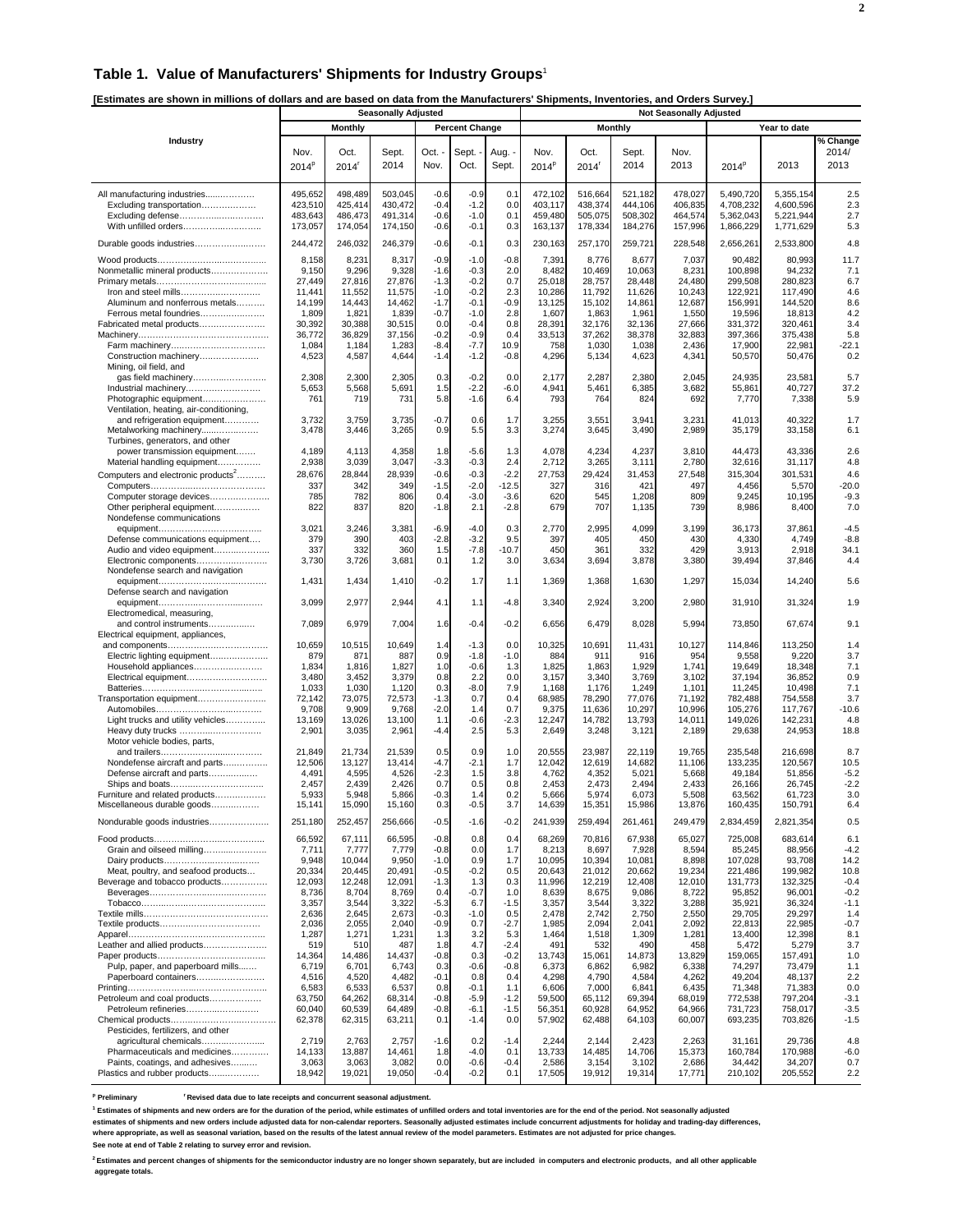**[Estimates are shown in millions of dollars and are based on data from the Manufacturers' Shipments, Inventories, and Orders Survey.]** 

| Lournaloo aro ono mn mimiono or aonaro ana aro baooa              | <b>Seasonally Adjusted</b> |                             |               |                  |                       |                 | .<br><b>Not Seasonally Adjusted</b> |                           |               |              |                   |              |                                  |
|-------------------------------------------------------------------|----------------------------|-----------------------------|---------------|------------------|-----------------------|-----------------|-------------------------------------|---------------------------|---------------|--------------|-------------------|--------------|----------------------------------|
|                                                                   |                            | <b>Monthly</b>              |               |                  | <b>Percent Change</b> |                 |                                     | <b>Monthly</b>            |               |              |                   | Year to date |                                  |
| Industry                                                          | Nov.<br>2014 <sup>p</sup>  | Oct.<br>$2014$ <sup>r</sup> | Sept.<br>2014 | $Oct. -$<br>Nov. | Sept. -<br>Oct.       | Aug. -<br>Sept. | Nov.<br>2014 <sup>p</sup>           | Oct.<br>2014 <sup>r</sup> | Sept.<br>2014 | Nov.<br>2013 | 2014 <sup>p</sup> | 2013         | $\sqrt%$ Change<br>2014/<br>2013 |
| All manufacturing industries <sup>2</sup>                         | 492,736                    | 496,278                     | 499,866       | $-0.7$           | $-0.7$                | $-0.5$          | 466,816                             | 506,720                   | 518,706       | 478,253      | 5,507,488         | 5,326,301    | 3.4                              |
| Excluding transportation <sup>2</sup>                             | 417,192                    | 419,717                     | 425,904       | $-0.6$           | $-1.5$                | 0.0             | 393,996                             | 429,484                   | 438,821       | 398.601      | 4,650,790         | 4,546,260    | 2.3                              |
| Excluding defense <sup>2</sup>                                    | 480,765                    | 482,834                     | 488,675       | $-0.4$           | $-1.2$                | $-0.6$          | 456,996                             | 494,656                   | 506,324       | 469,556      | 5,384,390         | 5,213,870    | 3.3                              |
|                                                                   | 177,533                    | 179,389                     | 178,494       | $-1.0$           | 0.5                   | $-1.4$          | 165,073                             | 177,712                   | 188,582       | 165,568      | 1,967,736         | 1,819,910    | 8.1                              |
| Durable goods industries <sup>2</sup>                             | 241,556                    | 243,821                     | 243,200       | $-0.9$           | 0.3                   | $-0.7$          | 224,877                             | 247,226                   | 257,245       | 228,774      | 2,673,029         | 2,504,947    | 6.7                              |
|                                                                   | 27,631                     | 28,099                      | 28,681        | $-1.7$           | $-2.0$                | 2.5             | 25,409                              | 28,816                    | 28,485        | 25,077       | 302,613           | 284,243      | 6.5                              |
| Iron and steel mills                                              | 11,136                     | 11,659                      | 12,055        | $-4.5$           | $-3.3$                | 6.2             | 10,180                              | 11,626                    | 11,543        | 11,020       | 124,127           | 119,635      | 3.8                              |
| Aluminum and nonferrous metals                                    | 14,658                     | 14,522                      | 14,651        | 0.9              | $-0.9$                | $-0.4$          | 13,569                              | 15,229                    | 14,971        | 12,473       | 158,348           | 145,943      | 8.5                              |
| Ferrous metal foundries                                           | 1,837                      | 1,918                       | 1,975         | $-4.2$           | $-2.9$                | 3.0             | 1,660                               | 1,961                     | 1,971         | 1,584        | 20,138            | 18,665       | 7.9                              |
| Fabricated metal products                                         | 30,609                     | 30,957                      | 30,926        | $-1.1$           | 0.1                   | 1.0             | 27,428                              | 31,555                    | 31,768        | 25,925       | 332,824           | 326,697      | 1.9                              |
|                                                                   | 36,494                     | 36,304                      | 37,086        | 0.5              | $-2.1$                | $-3.0$          | 32,497                              | 36,404                    | 38,052        | 32,841       | 407,412           | 381,076      | 6.9                              |
| Construction machinery<br>Mining, oil field, and                  | 4,469                      | 4,376                       | 4,532         | 2.1              | $-3.4$                | $-11.6$         | 4,085                               | 4,653                     | 4,419         | 4,786        | 54,666            | 51,237       | 6.7                              |
| gas field machinery                                               | 2,114                      | 1,979                       | 2,407         | 6.8              | $-17.8$               | $-4.5$          | 1,785                               | 2,091                     | 2,504         | 1,634        | 24,669            | 25,768       | $-4.3$                           |
| Industrial machinery                                              | 5,156                      | 5,504                       | 5,883         | $-6.3$           | $-6.4$                | $-2.7$          | 4,320                               | 5,527                     | 6.407         | 3,868        | 55.484            | 41,611       | 33.3                             |
| Photographic equipment<br>Ventilation, heating, air-conditioning, | 649                        | 648                         | 398           | 0.2              | 62.8                  | $-48.0$         | 651                                 | 666                       | 509           | 641          | 7,178             | 8,110        | $-11.5$                          |
| and refrigeration equipment                                       | 3,900                      | 3,932                       | 3,929         | $-0.8$           | 0.1                   | $-2.7$          | 3,347                               | 3,692                     | 4,238         | 3,264        | 42,524            | 40,420       | 5.2                              |
| Metalworking machinery                                            | 3,337                      | 3,299                       | 3,053         | 1.2              | 8.1                   | $-8.4$          | 3,114                               | 3,551                     | 3,287         | 3,135        | 35,010            | 33,276       | 5.2                              |
| Turbines, generators, and other                                   |                            |                             |               |                  |                       |                 |                                     |                           |               |              |                   |              |                                  |
| power transmission equipment                                      | 4,203                      | 4,004                       | 4,448         | 5.0              | $-10.0$               | 10.5            | 4,084                               | 4,013                     | 4,317         | 3,501        | 47,138            | 44,015       | 7.1                              |
| Material handling equipment                                       | 3,161                      | 3,263                       | 3,112         | $-3.1$           | 4.9                   | $-3.2$          | 2,812                               | 3,193                     | 3,190         | 2,663        | 34,040            | 31,160       | 9.2                              |
| Computers and electronic products <sup>2</sup>                    | 22,039                     | 22,429                      | 22,425        | $-1.7$           | 0.0                   | $-2.0$          | 20,211                              | 21,354                    | 26,422        | 20,596       | 239,187           | 230,488      | 3.8                              |
|                                                                   | 429                        | 426                         | 489           | 0.7              | $-12.9$               | 2.7             | 419                                 | 400                       | 561           | 516          | 5,295             | 5,718        | $-7.4$                           |
| Nondefense communications                                         |                            |                             |               |                  |                       |                 |                                     |                           |               |              |                   |              |                                  |
|                                                                   | 3,470                      | 3,423                       | 3,173         | 1.4              | 7.9                   | $-15.6$         | 2,936                               | 3,257                     | 4,010         | 3,700        | 39,467            | 42,945       | $-8.1$                           |
| Defense communications equipment                                  | 349                        | 379                         | 330           | $-7.9$           | 14.8                  | $-30.5$         | 294                                 | 334                       | 420           | 301          | 3,887             | 3,977        | $-2.3$                           |
| Electronic components<br>Nondefense search and navigation         | 3,817                      | 3,780                       | 3,658         | 1.0              | 3.3                   | 2.0             | 3,611                               | 3,755                     | 3,742         | 3,267        | 39,784            | 38,043       | 4.6                              |
|                                                                   | 1,669                      | 1,823                       | 1,873         | $-8.4$           | $-2.7$                | 2.1             | 1,643                               | 1,888                     | 2,125         | 1,605        | 19,419            | 17,930       | 8.3                              |
| Defense search and navigation                                     |                            |                             |               |                  |                       |                 |                                     |                           |               |              |                   |              |                                  |
|                                                                   | 2,844                      | 3,189                       | 3,419         | $-10.8$          | $-6.7$                | 12.8            | 2,617                               | 3,194                     | 3,989         | 2,749        | 31,097            | 28,524       | 9.0                              |
| Electromedical, measuring,                                        |                            |                             |               |                  |                       |                 |                                     |                           |               |              |                   |              |                                  |
| and control instruments                                           | 7,263                      | 7,205                       | 7,239         | 0.8              | $-0.5$                | $-1.6$          | 6,653                               | 6,605                     | 8,610         | 6,033        | 74,920            | 68,218       | 9.8                              |
| Electrical equipment, appliances,                                 | 10,719                     | 10,800                      | 11,285        | $-0.8$           | $-4.3$                | 3.4             | 10,111                              | 11,170                    | 11,601        | 9,852        | 117,754           | 114,174      | 3.1                              |
|                                                                   | 899                        | 904                         | 888           | $-0.6$           | 1.8                   | 0.0             | 902                                 | 935                       | 923           | 932          | 9,634             | 9,201        | 4.7                              |
| Electric lighting equipment<br>Household appliances               | 1,781                      | 1,795                       | 1,853         | $-0.8$           | $-3.1$                | 0.9             | 1,798                               | 1,883                     | 2,000         | 1,751        | 19,771            | 18,433       | 7.3                              |
| Electrical equipment                                              | 3.500                      | 3.624                       | 3.612         | $-3.4$           | 0.3                   | 4.5             | 3.210                               | 3,611                     | 3.672         | 3.057        | 38.462            | 37,333       | 3.0                              |
| Transportation equipment                                          | 75,544                     | 76,561                      | 73,962        | $-1.3$           | 3.5                   | $-3.1$          | 72,820                              | 77,236                    | 79,885        | 79,652       | 856,698           | 780,041      | 9.8                              |
| Motor vehicle bodies, parts,                                      |                            |                             |               |                  |                       |                 |                                     |                           |               |              |                   |              |                                  |
|                                                                   | 22,116                     | 21.846                      | 21,675        | 1.2              | 0.8                   | 0.1             | 21,064                              | 23,746                    | 22,286        | 19.906       | 236,381           | 215.924      | 9.5                              |
| Nondefense aircraft and parts                                     | 15,450                     | 15.399                      | 15,282        | 0.3              | 0.8                   | $-16.0$         | 17,163                              | 11,383                    | 18,307        | 23.002       | 209.459           | 166,242      | 26.0                             |
| Defense aircraft and parts                                        | 4,917                      | 5,312                       | 3,686         | $-7.4$           | 44.1                  | $-3.2$          | 4,495                               | 5,342                     | 3,994         | 3,413        | 46,871            | 42,414       | 10.5                             |
| Ships and boats                                                   | 2,194                      | 2,379                       | 2,171         | $-7.8$           | 9.6                   | $-6.2$          | 1,782                               | 1,853                     | 1,971         | 2,070        | 26,581            | 21,092       | 26.0                             |
| Furniture and related products                                    | 5,981                      | 6,006                       | 6,018         | $-0.4$           | $-0.2$                | 1.2             | 5,799                               | 6,047                     | 6,294         | 5,642        | 64,647            | 62,142       | 4.0                              |
| Nondurable goods industries                                       | 251,180                    | 252,457                     | 256,666       | $-0.5$           | $-1.6$                | $-0.2$          | 241,939                             | 259,494                   | 261,461       | 249,479      | 2,834,459         | 2,821,354    | 0.5                              |

<sup>p</sup> Preliminary <sup>r</sup> Revised data due to late receipts and concurrent seasonal adjustment.

**1 Estimates of shipments and new orders are for the duration of the period, while estimates of unfilled orders and total inventories are for the end of the period. Not seasonally adjusted estimates of shipments and new orders include adjusted data for non-calendar reporters. Seasonally adjusted estimates include concurrent adjustments for holiday and trading-day differences, where appropriate, as well as seasonal variation, based on the results of the latest annual review of the model parameters. Estimates are not adjusted for price changes.**

**2 Data on new orders are not available for the semiconductor industry. Estimates and percent changes for new orders exclude semiconductor industry data.**

**Note: Estimates of manufacturers' shipments, inventories and orders are subject to survey error and revision. One major component of survey error is nonsampling error, which includes errors of coverage, response, and nonreporting. Since the survey panel is not a probability sample, estimates of sampling error cannot be calculated. For further details on survey design, methodology, and data limitations see <http://www.census.gov/manufacturing/m3/>.**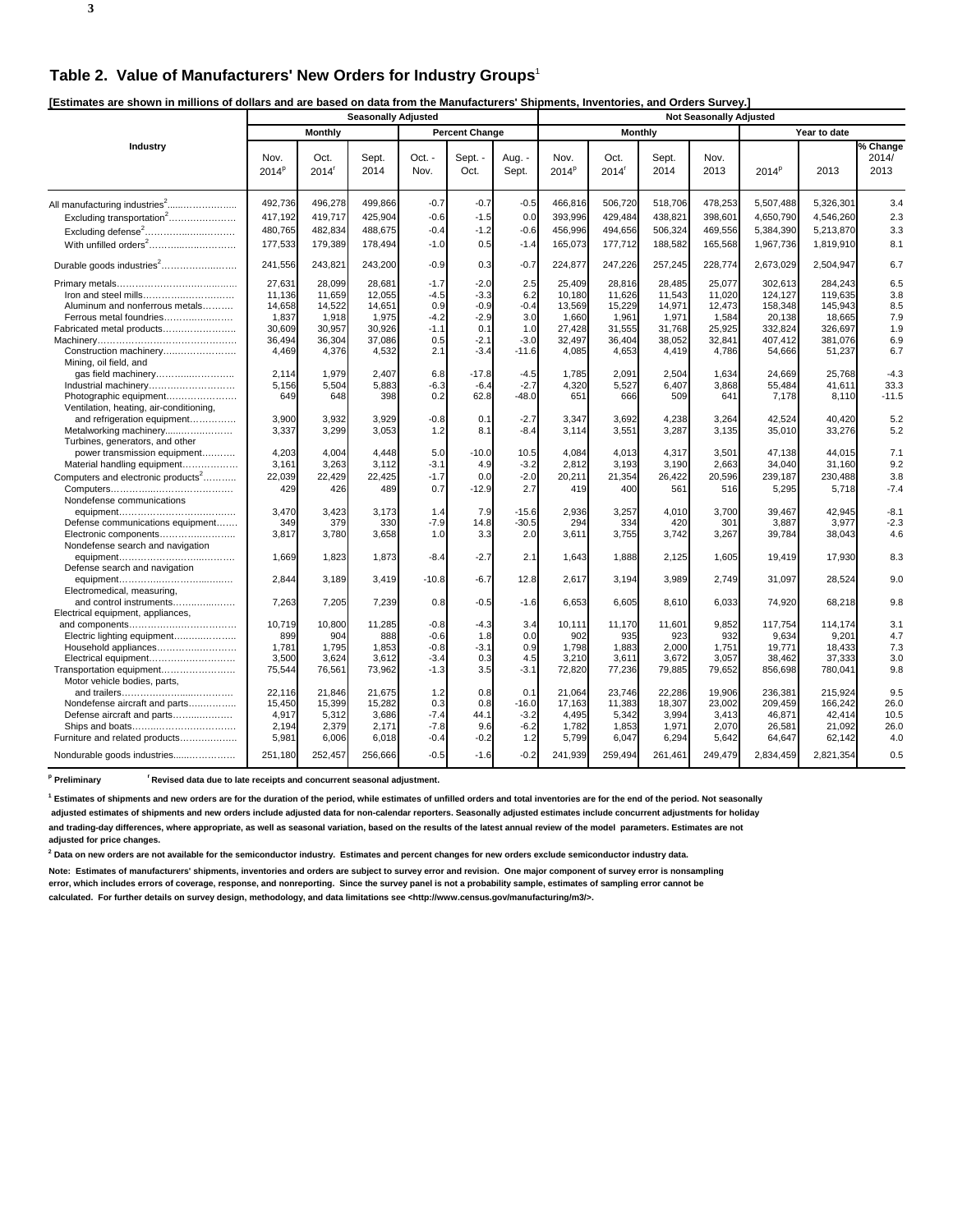# **Table 3. Value of Manufacturers' Unfilled Orders for Industry Groups**<sup>1</sup>

| [Estimates are shown in millions of dollars and are based on data from the Manufacturers' Shipments, Inventories, and Orders Survey.] |  |
|---------------------------------------------------------------------------------------------------------------------------------------|--|
|                                                                                                                                       |  |

|                                                                                                                                                    |                                                                    |                                                                    | <b>Seasonally Adjusted</b>                                         |                                                        | <b>Not Seasonally Adjusted</b>                      |                                                     |                                                                    |                                                                    |                                                                    |                                                                    |                                                   |
|----------------------------------------------------------------------------------------------------------------------------------------------------|--------------------------------------------------------------------|--------------------------------------------------------------------|--------------------------------------------------------------------|--------------------------------------------------------|-----------------------------------------------------|-----------------------------------------------------|--------------------------------------------------------------------|--------------------------------------------------------------------|--------------------------------------------------------------------|--------------------------------------------------------------------|---------------------------------------------------|
|                                                                                                                                                    |                                                                    | <b>Monthly</b>                                                     |                                                                    |                                                        | <b>Percent Change</b>                               |                                                     |                                                                    | <b>Monthly</b>                                                     |                                                                    |                                                                    | % Change                                          |
| Industry                                                                                                                                           | Nov.<br>2014 <sup>p</sup>                                          | Oct.<br>$2014$ <sup>r</sup>                                        | Sept.<br>2014                                                      | $Oct. -$<br>Nov.                                       | Sept. -<br>Oct.                                     | Aug. -<br>Sept.                                     | Nov.<br>2014 <sup>p</sup>                                          | Oct.<br>$2014$ <sup>r</sup>                                        | Sept.<br>2014                                                      | Nov.<br>2013                                                       | Nov.<br>2014/<br>2013                             |
| All manufacturing industries <sup>2</sup><br>Excluding transportation <sup>2</sup>                                                                 | 1,179,084<br>429,074                                               | 1,174,608<br>428,000                                               | 1,169,273<br>426,151                                               | 0.4<br>0.3                                             | 0.5<br>0.4                                          | 0.4<br>0.7                                          | 1,161,785<br>421,134                                               | 1,159,849<br>423,033                                               | 1,160,471<br>422,601                                               | 1,039,145<br>394,133                                               | 11.8<br>6.9                                       |
| Excluding defense <sup>2</sup>                                                                                                                     | 989,297                                                            | 984,783                                                            | 980,876                                                            | 0.5                                                    | 0.4                                                 | 0.5                                                 | 976,460                                                            | 971,722                                                            | 972,819                                                            | 849,570                                                            | 14.9                                              |
| Durable goods industries <sup>2</sup>                                                                                                              | 1,179,084                                                          | 1,174,608                                                          | 1,169,273                                                          | 0.4                                                    | 0.5                                                 | 0.4                                                 | 1,161,785                                                          | 1,159,849                                                          | 1,160,471                                                          | 1,039,145                                                          | 11.8                                              |
| Iron and steel mills<br>Aluminum and nonferrous metals<br>Ferrous metal foundries<br>Fabricated metal products<br>Construction machinery           | 40.783<br>20.138<br>15,970<br>4,675<br>87,940<br>119.692<br>16,393 | 40.601<br>20,443<br>15,511<br>4,647<br>87,723<br>119,970<br>16,447 | 40.318<br>20,336<br>15.432<br>4,550<br>87,154<br>120.495<br>16,658 | 0.4<br>$-1.5$<br>3.0<br>0.6<br>0.2<br>$-0.2$<br>$-0.3$ | 0.7<br>0.5<br>0.5<br>2.1<br>0.7<br>$-0.4$<br>$-1.3$ | 2.0<br>2.4<br>1.2<br>3.1<br>0.5<br>$-0.1$<br>$-0.7$ | 39.158<br>18.923<br>15,676<br>4,559<br>85,249<br>117.793<br>15,456 | 38.767<br>19,029<br>15,232<br>4,506<br>86,212<br>118,809<br>15,667 | 38.708<br>19.195<br>15,105<br>4,408<br>86,833<br>119.667<br>16,148 | 35.547<br>17.844<br>13,738<br>3,965<br>85,188<br>107.428<br>10,702 | 10.2<br>6.0<br>14.1<br>15.0<br>0.1<br>9.6<br>44.4 |
| Mining, oil field, and<br>Industrial machinery<br>Photographic equipment<br>Ventilation, heating, air-conditioning,<br>and refrigeration equipment | 13,728<br>8,229<br>3,359<br>7,145                                  | 13,922<br>8,726<br>3,471<br>6,977                                  | 14,243<br>8,790<br>3,542<br>6.804                                  | $-1.4$<br>$-5.7$<br>$-3.2$<br>2.4                      | $-2.3$<br>$-0.7$<br>$-2.0$<br>2.5                   | 0.7<br>2.2<br>$-8.6$<br>2.9                         | 13.726<br>8,102<br>3,387<br>6.940                                  | 14,118<br>8,723<br>3,529<br>6.848                                  | 14,314<br>8,657<br>3,627<br>6,707                                  | 14,507<br>8,213<br>4,080<br>5.309                                  | $-5.4$<br>$-1.4$<br>$-17.0$<br>30.7               |
| Metalworking machinery<br>Turbines, generators, and other<br>power transmission equipment<br>Material handling equipment                           | 5,699<br>29,103<br>12,275                                          | 5,840<br>29,089<br>12,052                                          | 5,987<br>29,198<br>11,828                                          | $-2.4$<br>0.0<br>1.9                                   | $-2.5$<br>$-0.4$<br>1.9                             | $-3.4$<br>0.3<br>0.6                                | 5,656<br>28,874<br>11,842                                          | 5,816<br>28,868<br>11,742                                          | 5,910<br>29,089<br>11,814                                          | 5,999<br>26,225<br>10,023                                          | $-5.7$<br>10.1<br>18.1                            |
| Computers and electronic products <sup>2</sup><br>Nondefense communications                                                                        | 146,744<br>4,228                                                   | 145,989<br>4,136                                                   | 144,858<br>4,052                                                   | 0.5<br>2.2                                             | 0.8<br>2.1                                          | 0.7<br>3.6                                          | 145,593<br>4,228                                                   | 145,913<br>4,136                                                   | 144,661<br>4,052                                                   | 136,753<br>3,375                                                   | 6.5<br>25.3                                       |
| Defense communications equipment<br>Electronic components<br>Nondefense search and navigation                                                      | 35.432<br>3,397<br>12,991                                          | 34,983<br>3,427<br>12,904                                          | 34,806<br>3,438<br>12,850                                          | 1.3<br>$-0.9$<br>0.7                                   | 0.5<br>$-0.3$<br>0.4                                | $-0.6$<br>$-2.1$<br>$-0.2$                          | 35.086<br>3,292<br>12,857                                          | 34,920<br>3,395<br>12,880                                          | 34,658<br>3,466<br>12,819                                          | 31.040<br>3,702<br>12,722                                          | 13.0<br>$-11.1$<br>1.1                            |
| Defense search and navigation                                                                                                                      | 21,884                                                             | 21,646                                                             | 21,257                                                             | 1.1                                                    | 1.8                                                 | 2.2                                                 | 22,130                                                             | 21,856                                                             | 21,336                                                             | 17,910                                                             | 23.6                                              |
| Electromedical, measuring,                                                                                                                         | 41.601<br>27,211                                                   | 41,856<br>27,037                                                   | 41,644                                                             | $-0.6$<br>0.6                                          | 0.5                                                 | 1.2<br>0.9                                          | 41,131                                                             | 41,854<br>26,872                                                   | 41,584                                                             | 42,371<br>25,633                                                   | $-2.9$<br>4.8                                     |
| and control instruments<br>Electrical equipment, appliances,                                                                                       | 25.789                                                             | 25,729                                                             | 26,811<br>25.444                                                   | 0.2                                                    | 0.8<br>1.1                                          | 2.6                                                 | 26,869<br>25.198                                                   | 25.412                                                             | 26,746<br>24.933                                                   | 21.898                                                             | 15.1                                              |
| Electric lighting equipment<br>Household appliances<br>Electrical equipment<br>Transportation equipment<br>Motor vehicle bodies, parts.            | 1,200<br>851<br>12,654<br>750,010                                  | 1,180<br>904<br>12,634<br>746,608                                  | 1,147<br>925<br>12,462<br>743,122                                  | 1.7<br>$-5.9$<br>0.2<br>0.5                            | 2.9<br>$-2.3$<br>1.4<br>0.5                         | 0.1<br>2.9<br>1.9<br>0.2                            | 1,207<br>881<br>12,522<br>740,651                                  | 1,189<br>908<br>12,469<br>736,816                                  | 1,165<br>888<br>12,198<br>737,870                                  | 1,163<br>756<br>11,303<br>645,012                                  | 3.8<br>16.5<br>10.8<br>14.8                       |
| Nondefense aircraft and parts<br>Defense aircraft and parts<br>Furniture and related products                                                      | 17,711<br>577,404<br>63,658<br>19,374<br>6,869                     | 17.444<br>574,460<br>63,232<br>19,637<br>6.821                     | 17,332<br>572,188<br>62,515<br>19,697<br>6,763                     | 1.5<br>0.5<br>0.7<br>$-1.3$<br>0.7                     | 0.6<br>0.4<br>1.1<br>$-0.3$<br>0.9                  | 0.8<br>0.3<br>$-1.3$<br>$-1.3$<br>2.3               | 17,349<br>571,932<br>62,198<br>18,528<br>6,886                     | 16,840<br>566,811<br>62,465<br>19,199<br>6.753                     | 17,081<br>568,047<br>61,475<br>19,819<br>6,680                     | 16,011<br>477,031<br>62.917<br>18,836<br>6,138                     | 8.4<br>19.9<br>$-1.1$<br>$-1.6$<br>12.2           |

<sup>p</sup> Preliminary **read Figure 1 Revised data due to late receipts and concurrent seasonal adjustment.** 

**1 Estimates of shipments and new orders are for the duration of the period, while estimates of unfilled orders and total inventories are for the end of the period. Not seasonally**

**adjusted estimates of shipments and new orders include adjusted data for non-calendar reporters. Seasonally adjusted estimates include concurrent adjustments for holiday and trading-day differences, where appropriate, as well as seasonal variation, based on the results of the latest annual review of the model parameters. Estimates are not adjusted for price changes.**

<sup>2</sup> Data on unfilled orders are not available for the semiconductor industry. Estimates and percent changes for unfilled orders exclude semiconductor industry data.

**See note at end of Table 2 relating to survey error and revision.**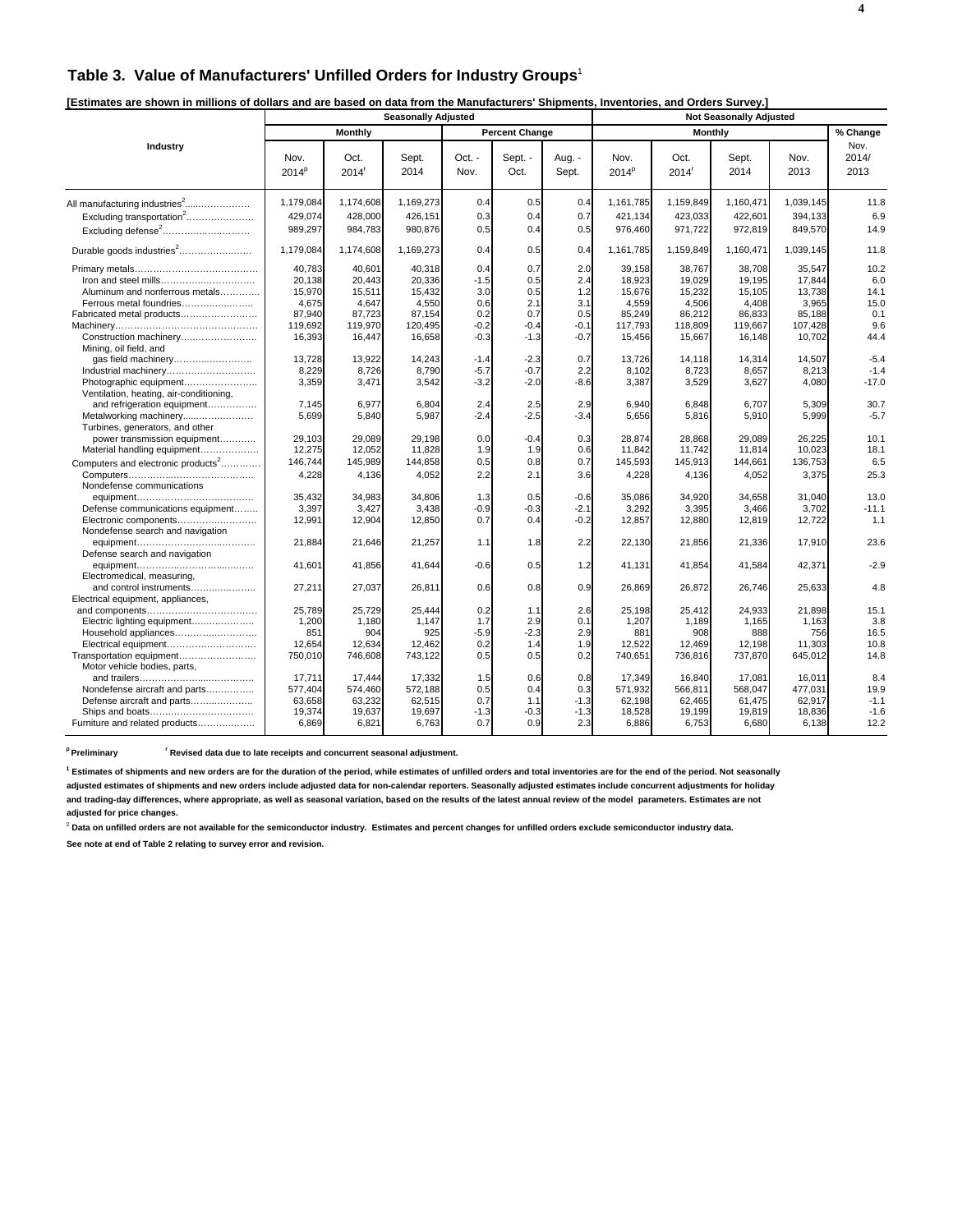# **Table 4. Value of Manufacturers' Inventories for Industry Groups**<sup>1</sup>

**[Estimates are shown in millions of dollars and are based on data from the Manufacturers' Shipments, Inventories, and Orders Survey.]** 

|                                                                      | <b>Seasonally Adjusted</b> |                           |                    |                  |                       |                  |                           | , , , , , , , , , ,<br><b>Not Seasonally Adjusted</b> |                    |                    |                       |  |  |
|----------------------------------------------------------------------|----------------------------|---------------------------|--------------------|------------------|-----------------------|------------------|---------------------------|-------------------------------------------------------|--------------------|--------------------|-----------------------|--|--|
|                                                                      |                            | <b>Monthly</b>            |                    |                  | <b>Percent Change</b> |                  |                           | <b>Monthly</b>                                        |                    |                    | % Change              |  |  |
| Industry                                                             | Nov.<br>2014 <sup>p</sup>  | Oct.<br>2014 <sup>r</sup> | Sept.<br>2014      | Oct. -<br>Nov.   | Sept. -<br>Oct.       | Aug. -<br>Sept.  | Nov.<br>2014 <sup>p</sup> | Oct.<br>2014 <sup>r</sup>                             | Sept.<br>2014      | Nov.<br>2013       | Nov.<br>2014/<br>2013 |  |  |
| All manufacturing industries<br>Excluding transportation             | 656,307<br>523,097         | 655,567<br>523,582        | 655,092<br>524,298 | 0.1<br>$-0.1$    | 0.1<br>$-0.1$         | 0.2<br>0.1       | 655,901<br>522,163        | 658,561<br>525,932                                    | 654,796<br>524,168 | 633.096<br>511,942 | 3.6<br>2.0            |  |  |
| Excluding defense<br>With unfilled orders                            | 626,779<br>335,918         | 626,276<br>334,294        | 626,099<br>332,493 | 0.1<br>0.5       | 0.0<br>0.5            | 0.3<br>0.5       | 626,325<br>336,644        | 629,423<br>335,130                                    | 625,974<br>331,437 | 605,425<br>315,024 | 3.5<br>6.9            |  |  |
| Durable goods industries                                             | 408,393                    | 406,602                   | 404,750            | 0.4              | 0.5                   | 0.5              | 409,676                   | 407,693                                               | 403,606            | 385,290            | 6.3                   |  |  |
| Nonmetallic mineral products                                         | 10,904<br>12,233           | 10,721<br>12,222          | 10,663<br>12,099   | 1.7<br>0.1       | 0.5<br>1.0            | $-0.2$<br>0.7    | 10,829<br>11,895          | 10,669<br>11,837                                      | 10,589<br>11,885   | 10,042<br>11,392   | 7.8<br>4.4            |  |  |
|                                                                      | 38,018<br>21,865           | 37,721<br>21,812          | 37,498<br>21,658   | 0.8<br>0.2       | 0.6<br>0.7            | 0.9<br>1.1       | 37,827<br>21,822          | 37,536<br>21,752                                      | 37,519<br>21,728   | 34,535<br>19,886   | 9.5<br>9.7            |  |  |
| Aluminum and nonferrous metals<br>Ferrous metal foundries            | 13,842<br>2,311            | 13,617<br>2,292           | 13,592<br>2,248    | 1.7<br>0.8       | 0.2<br>2.0            | 0.8<br>$-0.8$    | 13,714<br>2,29            | 13,506<br>2,278                                       | 13,596<br>2,195    | 12,438<br>2,211    | 10.3<br>3.6           |  |  |
| Fabricated metal products                                            | 50,351                     | 50,121<br>67,924          | 49,941<br>67,813   | 0.5              | 0.4<br>0.2            | 0.2<br>0.7       | 49,950<br>68,421          | 49,882<br>68,135                                      | 49,869<br>67,533   | 47,533             | 5.1<br>2.8            |  |  |
|                                                                      | 67,700<br>3,610            | 3,695                     | 3,738              | $-0.3$<br>$-2.3$ | $-1.2$                | $-1.9$           | 3,557                     | 3,318                                                 | 3,471              | 66,553<br>3,964    | $-10.3$               |  |  |
| Construction machinery<br>Mining, oil field,                         | 5,201                      | 5,239                     | 5,222              | $-0.7$           | 0.3                   | 2.1              | 5,255                     | 5,312                                                 | 5,230              | 5,328              | $-1.4$                |  |  |
| and gas field machinery                                              | 6,961<br>6,675             | 7,004<br>6,792            | 6,819<br>6,750     | $-0.6$<br>$-1.7$ | 2.7<br>0.6            | 5.0<br>0.3       | 6,944<br>6,799            | 6,958<br>6,823                                        | 6,799<br>6,753     | 7,161<br>6,223     | $-3.0$<br>9.3         |  |  |
| Photographic equipment<br>Ventilation, heating, air-conditioning,    | 1,531                      | 1,530                     | 1,540              | 0.1              | -0.6                  | $-1.5$           | 1,575                     | 1,564                                                 | 1,547              | 1,666              | $-5.5$                |  |  |
| and refrigeration equipment<br>Metalworking machinery                | 5,282<br>5,762             | 5,215<br>5,696            | 5,155<br>5,666     | 1.3<br>1.2       | 1.2<br>0.5            | 0.8<br>1.1       | 5,164<br>5,864            | 5,146<br>5,798                                        | 5,043<br>5,806     | 4,712<br>5,566     | 9.6<br>5.4            |  |  |
| Turbines, generators, and other<br>power transmission equipment      | 10,757                     | 10,784                    | 10,844             | $-0.3$           | -0.6                  | $-0.3$           | 11,187                    | 11,151                                                | 10,859             | 10,493             | 6.6                   |  |  |
| Material handling equipment                                          | 4,769                      | 4,733<br>49,037           | 4,699              | 0.8<br>$-0.6$    | 0.7                   | $-0.1$<br>0.3    | 4,825<br>49,560           | 4,845                                                 | 4,839              | 4,626              | 4.3<br>4.0            |  |  |
| Computers and electronic products <sup>2</sup>                       | 48,767<br>919              | 961                       | 48,845<br>937      | -4.4             | 0.4<br>2.6            | 2.5              | 948                       | 49,751<br>985                                         | 48,601<br>976      | 47,670<br>920      | 3.0                   |  |  |
| Computer storage devices<br>Other peripheral equipment               | 2,072<br>1,630             | 2,079<br>1,629            | 2,090<br>1,684     | $-0.3$<br>0.1    | -0.5<br>-3.3          | 1.2<br>0.3       | 2,216<br>1,686            | 2,213<br>1,637                                        | 2,060<br>1,629     | 2,110<br>1,794     | 5.0<br>$-6.0$         |  |  |
| Nondefense communications                                            |                            |                           |                    |                  |                       |                  |                           |                                                       |                    |                    |                       |  |  |
| Defense communications equipment                                     | 6,393<br>989               | 6,492<br>1,002            | 6,545<br>988       | $-1.5$<br>$-1.3$ | $-0.8$<br>1.4         | 0.0<br>$-8.1$    | 6,577<br>989              | 6,562<br>1,002                                        | 6,453<br>988       | 6,438<br>1,330     | 2.2<br>$-25.6$        |  |  |
| Audio and video equipment                                            | 919                        | 915                       | 897                | 0.4              | 2.0                   | 3.8              | 1,013                     | 1,042                                                 | 1,016              | 780                | 29.9                  |  |  |
| Electronic components<br>Nondefense search and navigation            | 8,949                      | 8,986                     | 8,951              | -0.4             | 0.4                   | $-0.1$           | 8,940                     | 9,027                                                 | 8,825              | 8,123              | 10.1                  |  |  |
| Defense search and navigation                                        | 3,824                      | 3,827                     | 3,820              | $-0.1$           | 0.2                   | 0.7              | 3,801                     | 3,908                                                 | 3,817              | 3,580              | 6.2                   |  |  |
| Electromedical, measuring                                            | 3,409                      | 3,382                     | 3,288              | 0.8              | 2.9                   | 1.5              | 3,378                     | 3,356                                                 | 3,210              | 3,014              | 12.1                  |  |  |
| and control instruments<br>Electrical equipment, appliances,         | 12,979                     | 13,003                    | 12,984             | $-0.2$           | 0.1                   | $-0.1$           | 13,117                    | 13,016                                                | 12,712             | 12,601             | 4.1                   |  |  |
| Electric lighting equipment                                          | 16,612<br>2,289            | 16,399<br>2,290           | 16,560<br>2,299    | 1.3<br>0.0       | $-1.0$<br>$-0.4$      | $-1.1$<br>0.7    | 16,567<br>2,279           | 16,471<br>2,270                                       | 16,320<br>2,277    | 16,885<br>2,185    | $-1.9$<br>4.3         |  |  |
|                                                                      | 1,953                      | 2,004                     | 1,962              | $-2.5$           | 2.1                   | $-1.9$           | 1,893                     | 2,043                                                 | 1,974              | 1,831              | 3.4                   |  |  |
|                                                                      | 4,803                      | 4,816                     | 4,844              | -0.3             | -0.6                  | 0.6              | 4,853                     | 4,817                                                 | 4,582              | 4,886              | $-0.7$                |  |  |
| Transportation equipment                                             | 1,215<br>133,210           | 1,215<br>131,985          | 1,215<br>130,794   | 0.0<br>0.9       | 0.0<br>0.9            | 0.7<br>0.7       | 1,190<br>133,738          | 1,239<br>132,629                                      | 1,231<br>130,628   | 1,202<br>121,154   | $-1.0$<br>10.4        |  |  |
|                                                                      | 2,879                      | 2,874                     | 2,948              | 0.2              | $-2.5$                | 2.0              | 2,994                     | 2,988                                                 | 3,054              | 2,635              | 13.6                  |  |  |
| Light trucks and utility vehicles<br>Motor vehicle bodies, parts,    | 2,757<br>1,578             | 2,716<br>1,603            | 2,730<br>1,567     | 1.5<br>$-1.6$    | -0.5<br>2.3           | $-0.6$<br>$-1.3$ | 2,842<br>1,644            | 2,879<br>1,686                                        | 2,805<br>1,542     | 2,546<br>1,791     | 11.6<br>$-8.2$        |  |  |
|                                                                      | 20,225<br>75,42            | 20,167<br>74,616          | 19,983<br>73,812   | 0.3<br>1.        | 0.9                   | 1.3              | 20,265<br>75,54'          | 20,332<br>74,773                                      | 19,992             | 18,636             | 8.7<br>12.1           |  |  |
| Nondefense aircraft and parts<br>Defense aircraft and parts          | 14,401                     | 14,522                    | 14,316             | $-0.8$           | 1.3<br>1.4            | $-1.9$           | 14,369                    | 14,519                                                | 73,471<br>14,298   | 67,410<br>12,996   | 10.6                  |  |  |
| Ships and boats<br>Furniture and related products                    | 2,293<br>6,330             | 2,233<br>6,315            | 2,282<br>6,291     | 2.7<br>0.2       | $-2.1$<br>0.4         | 0.2<br>0.2       | 2,295<br>6,358            | 2,227<br>6,300                                        | 2,277<br>6,278     | 2,456<br>5,998     | $-6.6$<br>6.0         |  |  |
| Miscellaneous durable goods                                          | 24,268                     | 24,157                    | 24,246             | 0.5              | -0.4                  | $-0.1$           | 24,531                    | 24,483                                                | 24,384             | 23,528             | 4.3                   |  |  |
| Nondurable goods industries                                          | 247,914                    | 248,965                   | 250,342            | $-0.4$           | $-0.6$                | $-0.2$           | 246,225                   | 250,868                                               | 251,190            | 247,806            | $-0.6$                |  |  |
| Grain and oilseed milling                                            | 47,135<br>4,816            | 47,229<br>4,818           | 47,287<br>4,858    | $-0.2$<br>0.0    | $-0.1$<br>$-0.8$      | $-0.4$<br>$-0.5$ | 49,237<br>5,093           | 50,315<br>5,206                                       | 48,071<br>4,675    | 49,254<br>5,472    | 0.0<br>$-6.9$         |  |  |
|                                                                      | 6,546                      | 6,536                     | 6,535              | 0.2              | 0.0                   | 0.0              | 6,239                     | 6,507                                                 | 6,560              | 5,680              | 9.8                   |  |  |
| Meat, poultry, and seafood products<br>Beverage and tobacco products | 9,328<br>21,334            | 9,302<br>21,244           | 9,218<br>21,275    | 0.3<br>0.4       | 0.9<br>-0.1           | $-1.3$<br>1.6    | 9,673<br>21,776           | 9,608<br>22,094                                       | 9,339<br>21,217    | 9,388<br>20,802    | 3.0<br>4.7            |  |  |
|                                                                      | 16,924                     | 16,875                    | 16,983             | 0.3              | $-0.6$                | 1.6              | 17,206                    | 17,625                                                | 17,046             | 16,539             | 4.0                   |  |  |
|                                                                      | 4,410                      | 4,369                     | 4,292              | 0.9              | 1.8                   | 1.6              | 4,570                     | 4,469                                                 | 4,171              | 4,263              | 7.2                   |  |  |
|                                                                      | 3,467<br>3,063             | 3,460<br>3,060            | 3,456<br>3,032     | 0.2<br>0.1       | 0.1<br>0.9            | $-0.3$<br>$-3.6$ | 3,425<br>3,024            | 3,443<br>3,040                                        | 3,441<br>3,027     | 3,354<br>3,081     | 2.1<br>$-1.9$         |  |  |
|                                                                      | 2,972                      | 2,877                     | 2,775              | 3.3              | 3.7                   | 1.3              | 2,874                     | 2,952                                                 | 2,917              | 2,240              | 28.3                  |  |  |
| Leather and allied products                                          | 1,099<br>14,713            | 1,094<br>14,711           | 1,088<br>14,716    | 0.5<br>0.0       | 0.6<br>0.0            | 1.6<br>0.8       | 1,104<br>14,607           | 1,104<br>14,564                                       | 1,113<br>14,698    | 1,043<br>14,221    | 5.8<br>2.7            |  |  |
| Pulp, paper, and paperboard mills                                    | 6,169                      | 6,171                     | 6,144              | 0.0              | 0.4                   | 1.5              | 6,119                     | 6,062                                                 | 6,099              | 5,986              | 2.2                   |  |  |
| Paperboard containers                                                | 4,447<br>5,984             | 4,423<br>5,963            | 4,416<br>5,926     | 0.5<br>0.4       | 0.2<br>0.6            | 0.8<br>0.6       | 4,398<br>5,970            | 4,384<br>6,084                                        | 4,397<br>5,994     | 4,139<br>5,566     | 6.3<br>7.3            |  |  |
| Petroleum and coal products                                          | 43,332                     | 44,683                    | 46,335             | $-3.0$           | $-3.6$                | $-1.7$           | 41,776                    | 44,398                                                | 47,151             | 46,738             | $-10.6$               |  |  |
| Petroleum refineries                                                 | 39,642<br>82,027           | 40,997<br>81,898          | 42,640<br>81,819   | $-3.3$<br>0.2    | -3.9<br>0.1           | $-1.7$<br>0.1    | 38,123<br>80,211          | 40,771<br>80,524                                      | 43,514<br>81,182   | 43,048<br>79,436   | $-11.4$<br>1.0        |  |  |
| Pesticides, fertilizers, and other<br>agricultural chemicals         | 4,358                      | 4,471                     | 4,350              | $-2.5$           | 2.8                   | 0.0              | 4,251                     | 4,269                                                 | 3,985              | 4,103              | 3.6                   |  |  |
| Pharmaceuticals and medicines                                        | 31,191                     | 31,038                    | 31,139             | 0.5              | $-0.3$                | 0.8              | 30,351                    | 30,525                                                | 30,874             | 30,248             | 0.3                   |  |  |
| Paints, coatings, and adhesives<br>Plastics and rubber products      | 3,495<br>22,788            | 3,464<br>22,746           | 3,447<br>22,633    | 0.9<br>0.2       | 0.5<br>0.5            | 1.5<br>0.2       | 3,350<br>22,221           | 3,295<br>22,350                                       | 3,360<br>22,379    | 3,200<br>22,071    | 4.7<br>0.7            |  |  |

<sup>p</sup> Preliminary **reliminary Revised data due to late receipts and concurrent seasonal adjustment.** 

<sup>1</sup> Estimates of shipments and new orders are for the duration of the period, while estimates of unfilled orders and total inventories are for the end of the period. Not seasonally adjusted

estimates of shipments and new orders include adjusted data for non-calendar reporters. Seasonally adjusted estimates include concurrent adjustments for holiday and trading-day differences,<br>where appropriate, as well as se

**See note at end of Table 2 relating to survey error and revision.**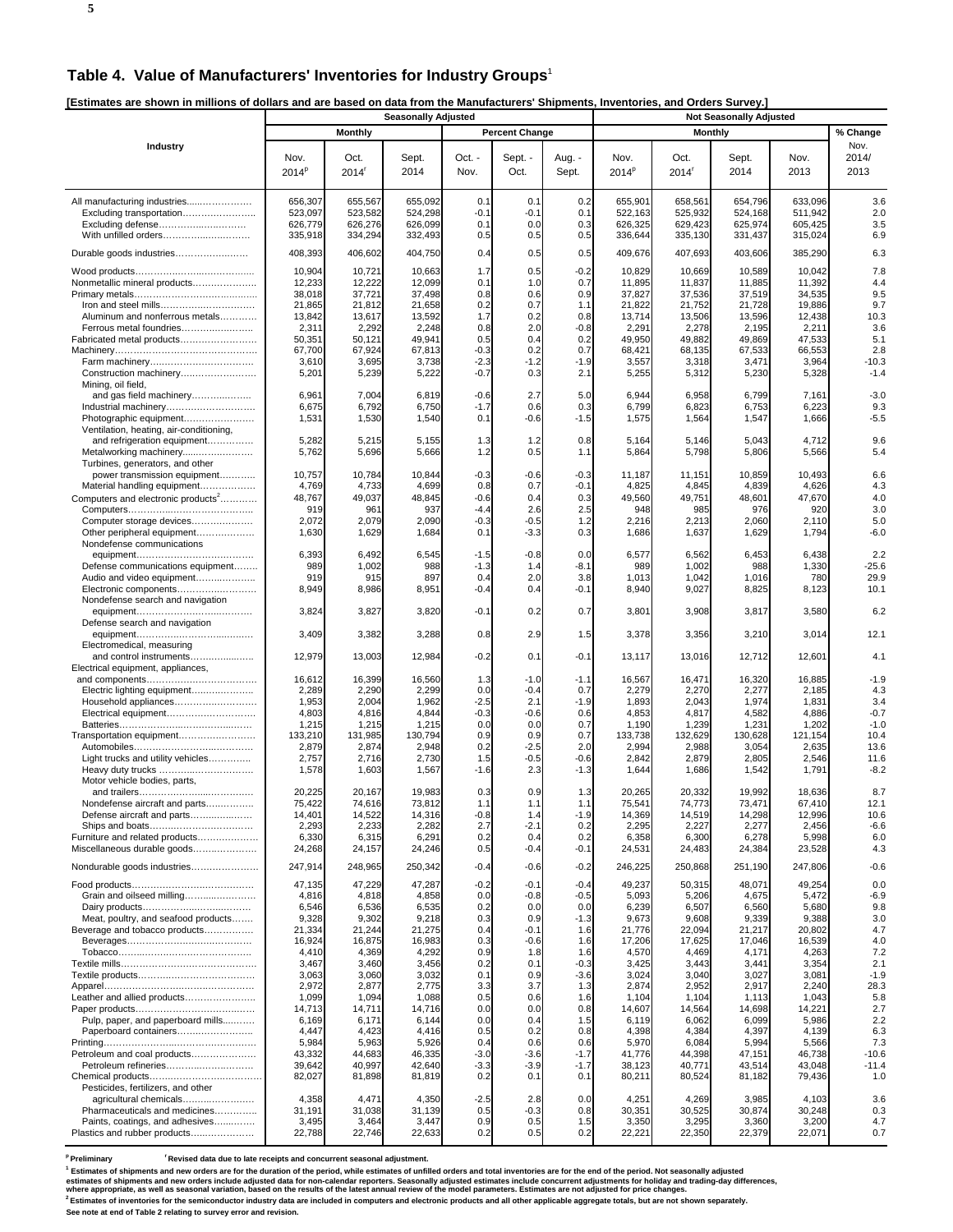#### **Table 5. Value of Manufacturers' Shipments, New Orders, Unfilled Orders, and Total Inventories for**  Topical Series<sup>1,2</sup>

**[Estimates are shown in millions of dollars and are based on data from the Manufacturers' Shipments, Inventories, and Orders Survey.]** 

|                                           | <b>Seasonally Adjusted</b> |              |               |              |                       | <b>Not Seasonally Adjusted</b> |                           |                           |               |              |           |              |                                        |
|-------------------------------------------|----------------------------|--------------|---------------|--------------|-----------------------|--------------------------------|---------------------------|---------------------------|---------------|--------------|-----------|--------------|----------------------------------------|
|                                           |                            | Monthly      |               |              | <b>Percent Change</b> |                                |                           | <b>Monthly</b>            |               |              |           | Year to date |                                        |
| Industry                                  | Nov.<br>$2014^p$           | Oct.<br>2014 | Sept.<br>2014 | Oct.<br>Nov. | Sept.<br>Oct.         | Aug.<br>Sept.                  | Nov.<br>2014 <sup>p</sup> | Oct.<br>2014 <sup>r</sup> | Sept.<br>2014 | Nov.<br>2013 | $2014^p$  | 2013         | % Change <sup>6</sup><br>2014/<br>2013 |
| <b>SHIPMENTS</b>                          |                            |              |               |              |                       |                                |                           |                           |               |              |           |              |                                        |
| All manufacturing industries.             | 495,652                    | 498,489      | 503,045       | $-0.6$       | $-0.9$                | 0.1                            | 472,102                   | 516,664                   | 521,182       | 478,027      | 5,490,720 | 5,355,154    | 2.5                                    |
| Construction materials and supplies       | 45,857                     | 46,110       | 46,410        | $-0.5$       | $-0.6$                | 0.9                            | 42,043                    | 49,689                    | 49,096        | 40,890       | 504,114   | 479,720      | 5.1                                    |
|                                           | 21,748                     | 21,637       | 21,902        | 0.5          | $-1.2$                | $-1.5$                         | 20,98'                    | 20,573                    | 25,185        | 20,743       | 236,041   | 232,221      | 1.6                                    |
| Computers and related products            | 1,944                      | 1,961        | 1,975         | $-0.9$       | $-0.7$                | $-5.0$                         | 1,626                     | 1,568                     | 2,764         | 2,045        | 22,687    | 24,165       | $-6.1$                                 |
| Motor vehicle and parts                   | 47,627                     | 47,704       | 47,368        | $-0.2$       | 0.7                   | 0.2                            | 44,826                    | 53,653                    | 49,330        | 46,961       | 519,488   | 501,649      | 3.6                                    |
|                                           | 88,989                     | 89,628       | 90,527        | $-0.7$       | $-1.0$                | 1.0                            | 83,962                    | 88,819                    | 97,737        | 82,224       | 953,295   | 909,693      | 4.8                                    |
| Nondefense capital goods <sup>3</sup>     | 79,092                     | 79,827       | 80,870        | $-0.9$       | $-1.3$                | 1.3                            | 73,582                    | 79,385                    | 87,126        | 71,116       | 848,138   | 801,533      | 5.8                                    |
| Excluding aircraft                        | 70,151                     | 70,289       | 70,913        | $-0.2$       | $-0.9$                | 0.7                            | 65,184                    | 70,111                    | 76,182        | 63,553       | 754,830   | 718,325      | 5.1                                    |
| Defense capital goods <sup>4</sup>        | 9,897                      | 9,801        | 9,657         | 1.0          | 1.5                   | $-1.5$                         | 10,380                    | 9,434                     | 10,611        | 11,108       | 105,157   | 108,160      | $-2.8$                                 |
|                                           | 205.609                    | 206.731      | 210.197       | $-0.5$       | $-1.6$                | $-0.4$                         | 200.714                   | 215.817                   | 215.049       | 210.529      | 2.328.337 | 2.318.543    | 0.4                                    |
| Consumer durable goods                    | 37,335                     | 37,428       | 37,142        | $-0.2$       | 0.8                   | $-0.1$                         | 35,506                    | 41,142                    | 39,127        | 38,212       | 408,326   | 404,597      | 0.9                                    |
| Consumer nondurable goods                 | 168,274                    | 169,303      | 173,055       | $-0.6$       | $-2.2$                | $-0.4$                         | 165,208                   | 174,675                   | 175,922       | 172,317      | 1,920,011 | 1,913,946    | 0.3                                    |
| <b>NEW ORDERS</b>                         |                            |              |               |              |                       |                                |                           |                           |               |              |           |              |                                        |
| All manufacturing industries <sup>5</sup> | 492,736                    | 496,278      | 499,866       | $-0.7$       | $-0.7$                | $-0.5$                         | 466,816                   | 506,720                   | 518,706       | 478,253      | 5,507,488 | 5,326,301    | 3.4                                    |
| Construction materials and supplies       | 46,358                     | 46,775       | 46,541        | $-0.9$       | 0.5                   | $-0.1$                         | 41,790                    | 49,859                    | 48,973        | 40,377       | 509,604   | 480,729      | 6.0                                    |
| Information technology                    | 22,377                     | 22,744       | 22,977        | $-1.6$       | $-1.0$                | $-3.3$                         | 20,284                    | 21,830                    | 26,946        | 20,981       | 245,223   | 239,264      | 2.5                                    |
| Computers and related products            | 2,036                      | 2,045        | 2,115         | $-0.4$       | $-3.3$                | $-1.9$                         | 1,718                     | 1,652                     | 2,904         | 2,064        | 23,526    | 24,313       | $-3.2$                                 |
| Motor vehicle and parts                   | 47,894                     | 47,816       | 47,504        | 0.2          | 0.7                   | $-0.2$                         | 45,335                    | 53,412                    | 49,497        | 47,102       | 520,321   | 500,875      | 3.9                                    |
|                                           | 92,035                     | 92,782       | 91,875        | $-0.8$       | 1.0                   | $-3.7$                         | 85,821                    | 86.322                    | 100.065       | 90,707       | 1,033,755 | 954,609      | 8.3                                    |
| Nondefense capital goods <sup>3</sup>     | 82,532                     | 82,432       | 82,464        | 0.1          | 0.0                   | $-4.8$                         | 78,359                    | 77,766                    | 89,448        | 83,454       | 935,084   | 864,129      | 8.2                                    |
| Excluding aircraft                        | 70,630                     | 70.997       | 72,335        | $-0.5$       | $-1.8$                | $-1.1$                         | 63,988                    | 70.472                    | 76.920        | 63.953       | 775,846   | 738.821      | 5.0                                    |
| Defense capital goods <sup>4</sup>        | 9,503                      | 10,350       | 9,411         | $-8.2$       | 10.0                  | 7.9                            | 7,462                     | 8,556                     | 10,617        | 7,253        | 98,671    | 90,480       | 9.1                                    |
|                                           | 205,673                    | 206.804      | 210,320       | $-0.5$       | $-1.7$                | $-0.3$                         | 200,951                   | 215,881                   | 215,306       | 210,746      | 2,328,996 | 2,319,029    | 0.4                                    |
| Consumer durable goods                    | 37,399                     | 37,501       | 37,265        | $-0.3$       | 0.6                   | 0.0                            | 35,743                    | 41,206                    | 39,384        | 38,429       | 408,985   | 405,083      | 1.0                                    |
| Consumer nondurable goods                 | 168,274                    | 169,303      | 173,055       | $-0.6$       | $-2.2$                | $-0.4$                         | 165,208                   | 174,675                   | 175,922       | 172,317      | 1,920,011 | 1,913,946    | 0.3                                    |
| <b>UNFILLED ORDERS</b>                    |                            |              |               |              |                       |                                |                           |                           |               |              |           |              |                                        |
| All manufacturing industries <sup>5</sup> | 1,179,084                  | 1,174,608    | 1,169,273     | 0.4          | 0.5                   | 0.4                            | 1,161,785                 | 1,159,849                 | 1,160,471     | 1,039,145    | (X)       | (X)          | 11.8                                   |
| Construction materials and supplies       | 57,714                     | 57,213       | 56,548        | 0.9          | 1.2                   | 0.2                            | 56,391                    | 56,644                    | 56,474        | 50,677       | (X)       | (X)          | 11.3                                   |
| Information technology                    | 148,196                    | 147,567      | 146,460       | 0.4          | 0.8                   | 0.7                            | 146,71'                   | 147,408                   | 146,151       | 136,787      | (X)       | (X)          | 7.3                                    |
| Computers and related products            | 4,228                      | 4.136        | 4.052         | 2.2          | 2.1                   | 3.6                            | 4.228                     | 4.136                     | 4.052         | 3.375        | (X)       | (X)          | 25.3                                   |
| Motor vehicle and parts                   | 17,711                     | 17,444       | 17,332        | 1.5          | 0.6                   | 0.8                            | 17,349                    | 16,840                    | 17,081        | 16,011       | (X)       | (X)          | 8.4                                    |
|                                           | 897,165                    | 894,119      | 890,965       | 0.3          | 0.4                   | 0.2                            | 884,905                   | 883,046                   | 885,543       | 786,130      | (X)       | (X)          | 12.6                                   |
| Nondefense capital goods <sup>3</sup>     | 739,130                    | 735,690      | 733,085       | 0.5          | 0.4                   | 0.2                            | 730,817                   | 726,040                   | 727,659       | 625,867      | (X)       | (X)          | 16.8                                   |
| Excluding aircraft                        | 253,464                    | 252,985      | 252,277       | 0.2          | 0.3                   | 0.6                            | 249,661                   | 250,857                   | 250,496       | 228,335      | (X)       | (X)          | 9.3                                    |
| Defense capital goods <sup>4</sup>        | 158,035                    | 158,429      | 157,880       | $-0.2$       | 0.3                   | $-0.2$                         | 154,088                   | 157,006                   | 157,884       | 160,263      | (X)       | (X)          | $-3.9$                                 |
|                                           | 5,157                      | 5,093        | 5,020         | 1.3          | 1.5                   | 2.5                            | 5,192                     | 4,955                     | 4,891         | 4,559        | (X)       | (X)          | 13.9                                   |
| Consumer durable goods                    | 5,157                      | 5,093        | 5,020         | 1.3          | 1.5                   | 2.5                            | 5,192                     | 4,955                     | 4,891         | 4,559        | (X)       | (X)          | 13.9                                   |
| <b>TOTAL INVENTORIES</b>                  |                            |              |               |              |                       |                                |                           |                           |               |              |           |              |                                        |
| All manufacturing industries              | 656,307                    | 655,567      | 655,092       | 0.1          | 0.1                   | 0.2                            | 655,901                   | 658,561                   | 654,796       | 633,096      | (X)       | (X)          | 3.6                                    |
| Construction materials and supplies       | 65,530                     | 65,164       | 64,922        | 0.6          | 0.4                   | 0.2                            | 64,594                    | 64,355                    | 64,480        | 61,624       | (X)       | (X)          | 4.8                                    |
| Information technology                    | 41,223                     | 41,103       | 41,221        | 0.3          | $-0.3$                | $-0.4$                         | 41,872                    | 41,594                    | 40,866        | 41,260       | (X)       | (X)          | 1.5                                    |
| Computers and related products            | 4,621                      | 4,669        | 4,711         | $-1.0$       | $-0.9$                | 1.1                            | 4,850                     | 4,835                     | 4,665         | 4,824        | (X)       | (X)          | 0.5                                    |
| Motor vehicle and parts                   | 27,439                     | 27,360       | 27,228        | 0.3          | 0.5                   | 1.0                            | 27,745                    | 27,885                    | 27,393        | 25,608       | (X)       | (X)          | 8.3                                    |
|                                           | 210,549                    | 209,567      | 208,573       | 0.5          | 0.5                   | 0.4                            | 212,438                   | 210,506                   | 207,595       | 199,350      | (X)       | (X)          | 6.6                                    |
| Nondefense capital goods <sup>3</sup>     | 186,423                    | 185,648      | 184,950       | 0.4          | 0.4                   | 0.7                            | 188,232                   | 186,737                   | 184,125       | 176,885      | (X)       | (X)          | 6.4                                    |
| Excluding aircraft                        | 122,857                    | 122,959      | 123,139       | $-0.1$       | $-0.1$                | 0.3                            | 124,588                   | 124,008                   | 122,566       | 121,531      | (X)       | (X)          | 2.5                                    |
| Defense capital goods <sup>4</sup>        | 24,126                     | 23,919       | 23,623        | 0.9          | 1.3                   | $-1.1$                         | 24,206                    | 23,769                    | 23,470        | 22,465       | (X)       | (X)          | 7.7                                    |
|                                           | 185,480                    | 186,537      | 188,272       | $-0.6$       | $-0.9$                | $-0.2$                         | 185,868                   | 190,224                   | 190,017       | 187,118      | (X)       | (X)          | $-0.7$                                 |
| Consumer durable goods                    | 27,050                     | 27,003       | 27,039        | 0.2          | $-0.1$                | 0.0                            | 27,404                    | 27,510                    | 27,276        | 25,543       | (X)       | (X)          | 7.3                                    |
| Consumer nondurable goods                 | 158,430                    | 159,534      | 161,233       | $-0.7$       | $-1.1$                | $-0.2$                         | 158,464                   | 162,714                   | 162,741       | 161,575      | (X)       | (X)          | $-1.9$                                 |

**X** Not Applicable <sup>p</sup> Preliminary <sup>r</sup> Revised data due to late receipts and concurrent seasonal adjustment.

.<br>Estimates of shipments and new orders are for the duration of the period, while estimates of unfilled orders and total inventories are for the end of the period. Not seasonally adjusted<br>estimates of shipments and new ord

**2 Topical series are regroupings of the separate industry categories.**

<sup>3</sup> Nondefense capital goods industries include: small arms and ordnance; farm machinery and equipment; construction machinery; mining, oil, and gas field machinery; industrial machinery;<br>vending, laundry, and other machin

**4 Defense capital goods industries include: small arms and ordnance; communications equipment; aircraft; missiles, space vehicles, and parts; ships and boats; and search and navigation equipment.**

**5 Estimates and percent changes exclude semiconductor industry data.** 

**6 Based on year-to-date for shipments and new orders, but on same month prior year for unfilled orders and inventories.**

**See note at end of Table 2 relating to survey error and revision.**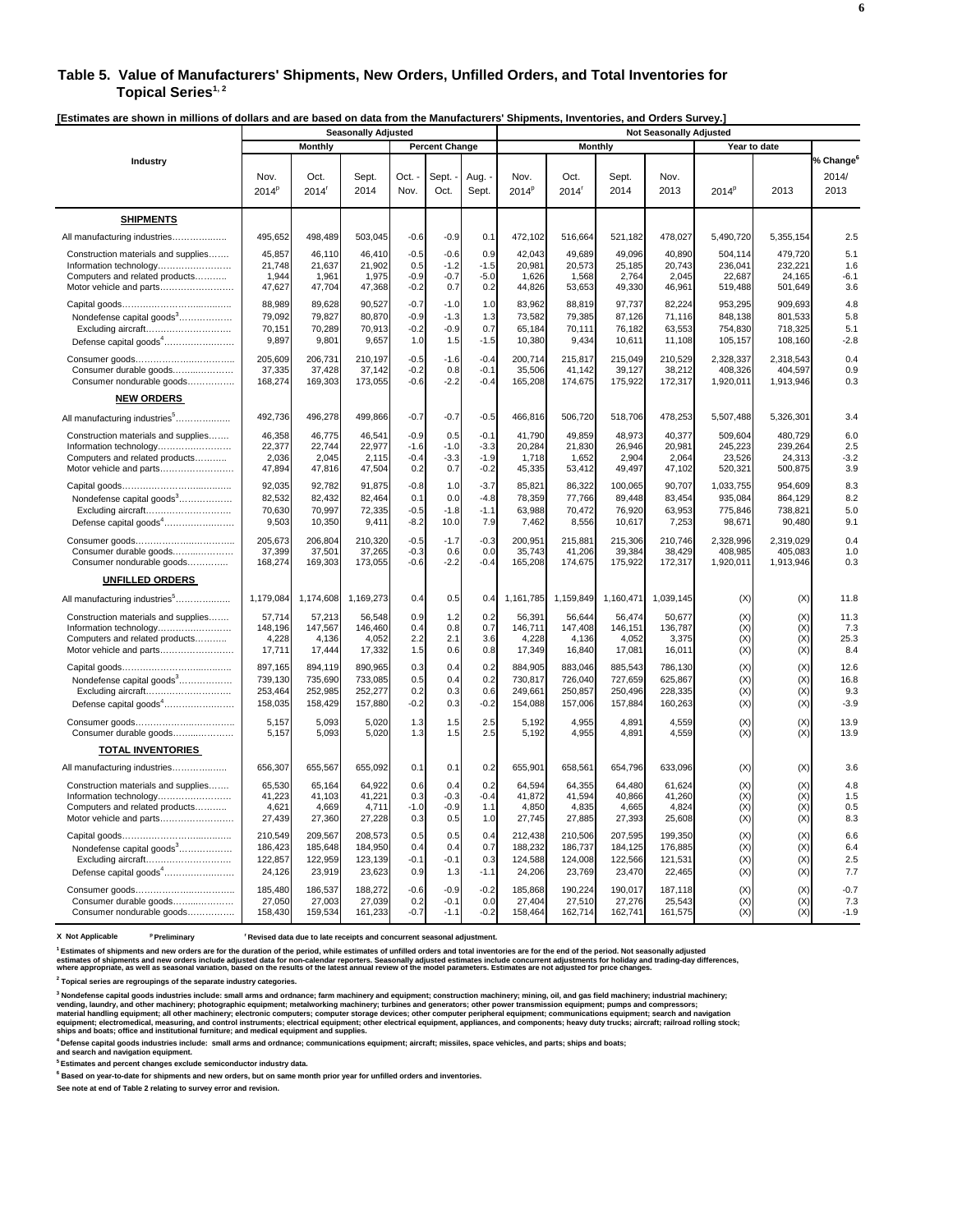**7**

|                                                                        |                   | [Estimates are shown in millions of dollars and are based on data from the Manufacturers' Shipments, Inventories, and Orders Survey.<br><b>Seasonally Adjusted</b> |                   |                  |                       |                  |                   | <b>Not Seasonally Adjusted</b> |                   |                   |                 |  |  |  |
|------------------------------------------------------------------------|-------------------|--------------------------------------------------------------------------------------------------------------------------------------------------------------------|-------------------|------------------|-----------------------|------------------|-------------------|--------------------------------|-------------------|-------------------|-----------------|--|--|--|
|                                                                        |                   |                                                                                                                                                                    |                   |                  |                       |                  |                   |                                |                   |                   |                 |  |  |  |
|                                                                        |                   | <b>Monthly</b>                                                                                                                                                     |                   |                  | <b>Percent Change</b> |                  |                   | <b>Monthly</b>                 |                   |                   | % Change        |  |  |  |
| Industry                                                               | Nov.              | Oct.                                                                                                                                                               | Sept.             | Oct. -           | Sept. -               | Aug. -           | Nov.              | Oct.                           | Sept.             | Nov.              | Nov.<br>2014/   |  |  |  |
|                                                                        | 2014 <sup>P</sup> | 2014 <sup>r</sup>                                                                                                                                                  | 2014              | Nov.             | Oct.                  | Sept.            | 2014 <sup>P</sup> | 2014 <sup>r</sup>              | 2014              | 2013              | 2013            |  |  |  |
|                                                                        |                   |                                                                                                                                                                    |                   |                  |                       |                  |                   |                                |                   |                   |                 |  |  |  |
| <b>MATERIALS AND SUPPLIES</b>                                          |                   |                                                                                                                                                                    |                   |                  |                       |                  |                   |                                |                   |                   |                 |  |  |  |
| All manufacturing industries                                           | 211,301           | 211,466                                                                                                                                                            | 210,736           | $-0.1$           | 0.3                   | $-0.3$           | 210,057           | 211,691                        | 210,783           | 202,705           | 3.6             |  |  |  |
|                                                                        | 131,371           | 130,979                                                                                                                                                            | 130,446           | 0.3              | 0.4                   | $-0.7$           | 131,414           | 131,166                        | 130,783           | 124,686           | 5.4             |  |  |  |
|                                                                        | 4,105             | 4,089                                                                                                                                                              | 4,061             | 0.4              | 0.7                   | 0.2              | 4,224             | 4,233                          | 4,149             | 4,008             | 5.4             |  |  |  |
| Nonmetallic mineral products                                           | 4,401             | 4,384                                                                                                                                                              | 4,371             | 0.4              | 0.3                   | 0.3              | 4,359             | 4,344                          | 4,351             | 4,235             | 2.9             |  |  |  |
| Fabricated metal products                                              | 14,635<br>17,890  | 14,506<br>17,835                                                                                                                                                   | 14,357<br>17,711  | 0.9<br>0.3       | 1.0<br>0.7            | 0.7<br>$-2.1$    | 14,756<br>17,699  | 14,740<br>17,784               | 14,521<br>17,834  | 13,842<br>17,307  | 6.6<br>2.3      |  |  |  |
|                                                                        | 25,636            | 25,602                                                                                                                                                             | 25,624            | 0.1              | $-0.1$                | 0.0              | 25,578            | 25,683                         | 25,694            | 24,069            | 6.3             |  |  |  |
| Computers and electronic products<br>Electrical equipment, appliances, | 19,517            | 19,568                                                                                                                                                             | 19,513            | $-0.3$           | 0.3                   | $-0.8$           | 19,623            | 19,665                         | 19,395            | 18,218            | 7.7             |  |  |  |
| and components                                                         | 6,517             | 6,456                                                                                                                                                              | 6,433             | 0.9              | 0.4                   | $-5.6$           | 6,465             | 6,373                          | 6,328             | 7,029             | $-8.0$          |  |  |  |
| Transportation equipment                                               | 28,049            | 27,974                                                                                                                                                             | 27,802            | 0.3              | 0.6                   | $-0.4$           | 28,130            | 27,79'                         | 27,941            | 26,110            | 7.7             |  |  |  |
| Furniture and related products<br>Miscellaneous products               | 3,049<br>7,572    | 3,051<br>7,514                                                                                                                                                     | 3,050<br>7,524    | $-0.1$<br>0.8    | 0.0<br>-0.1           | $-0.1$<br>$-0.9$ | 3,035<br>7,545    | 3,033<br>7,520                 | 3,046<br>7,524    | 2,776<br>7,092    | 9.3<br>6.4      |  |  |  |
| Nondurable goods industries                                            | 79,930            | 80,487                                                                                                                                                             | 80,290            | $-0.7$           | 0.2                   | 0.3              | 78,643            | 80,525                         | 80,000            | 78,019            | 0.8             |  |  |  |
|                                                                        | 16,424            | 16,405                                                                                                                                                             | 16,333            | 0.1              | 0.4                   | $-0.8$           | 17,017            | 17,322                         | 16,223            | 17,139            | $-0.7$          |  |  |  |
| Beverage and tobacco products                                          | 5,456             | 5,402                                                                                                                                                              | 5,271             | 1.0              | 2.5                   | 1.4              | 5,451             | 5,400                          | 5,128             | 5,233             | 4.2             |  |  |  |
|                                                                        | 1,239<br>1,348    | 1,244<br>1,334                                                                                                                                                     | 1,230<br>1,318    | $-0.4$<br>1.0    | 1.1<br>1.2            | 1.4<br>0.5       | 1,215<br>1,329    | 1,228<br>1,317                 | 1,219<br>1,314    | 1,208<br>1,221    | 0.6<br>8.8      |  |  |  |
|                                                                        | 952               | 951                                                                                                                                                                | 930               | 0.1              | 2.3                   | 1.5              | 937               | 967                            | 949               | 773               | 21.2            |  |  |  |
| Leather and allied products                                            | 301               | 299                                                                                                                                                                | 299               | 0.7              | 0.0                   | $-3.5$           | 296               | 298                            | 301               | 303               | $-2.3$          |  |  |  |
|                                                                        | 6,937<br>2,552    | 6,977<br>2,554                                                                                                                                                     | 7,007<br>2,548    | $-0.6$<br>-0.1   | $-0.4$<br>0.2         | 0.5<br>0.4       | 6,887<br>2,553    | 6,949<br>2,566                 | 6,987<br>2,572    | 6,738<br>2,456    | 2.2<br>3.9      |  |  |  |
| Petroleum and coal products                                            | 11,725            | 12,024                                                                                                                                                             | 12,234            | $-2.5$           | $-1.7$                | 2.3              | 10,839            | 11,730                         | 12,403            | 11,701            | $-7.4$          |  |  |  |
| Chemical products                                                      | 23,818            | 24,005                                                                                                                                                             | 23,918            | $-0.8$           | 0.4                   | $-0.4$           | 23,246            | 23,674                         | 23,813            | 22,631            | 2.7             |  |  |  |
| Plastics and rubber products                                           | 9,178             | 9,292                                                                                                                                                              | 9,202             | $-1.2$           | 1.0                   | 0.6              | 8,873             | 9,074                          | 9,091             | 8,616             | 3.0             |  |  |  |
| <b>WORK IN PROCESS</b>                                                 |                   |                                                                                                                                                                    |                   |                  |                       |                  |                   |                                |                   |                   |                 |  |  |  |
| All manufacturing industries                                           | 215,808           | 215,312                                                                                                                                                            | 215,633           | 0.2              | $-0.1$                | 0.5              | 216,835           | 217,358                        | 213,627           | 204,517           | 6.0             |  |  |  |
| Durable goods industries                                               | 166,132           | 164,958                                                                                                                                                            | 163,450           | 0.7              | 0.9                   | 0.9              | 167,018           | 165,787                        | 162,461           | 154,418           | 8.2             |  |  |  |
|                                                                        | 2,110             | 2,061                                                                                                                                                              | 2,070             | 2.4              | -0.4                  | 2.0              | 2,078             | 2,050                          | 2,062             | 1,810             | 14.8            |  |  |  |
| Nonmetallic mineral products                                           | 1,439<br>11,664   | 1,425<br>11,485                                                                                                                                                    | 1,403<br>11,309   | 1.0<br>1.6       | 1.6<br>1.6            | 1.7<br>2.0       | 1,373<br>11,618   | 1,368<br>11,447                | 1,380<br>11,222   | 1,324<br>10,395   | 3.7<br>11.8     |  |  |  |
| Fabricated metal products                                              | 13,945            | 13,939                                                                                                                                                             | 13,904            | 0.0              | 0.3                   | $-0.8$           | 14,041            | 14,048                         | 13,976            | 13,372            | 5.0             |  |  |  |
|                                                                        | 20,303            | 20,319                                                                                                                                                             | 20,005            | $-0.1$           | 1.6                   | 2.4              | 20,919            | 20,679                         | 19,921            | 19,626            | 6.6             |  |  |  |
| Computers and electronic products<br>Electrical equipment, appliances, | 15,823            | 15,886                                                                                                                                                             | 15,837            | -0.4             | 0.3                   | $-0.9$           | 16,011            | 16,114                         | 15,601            | 16,459            | $-2.7$          |  |  |  |
| and components                                                         | 3,927             | 3,853                                                                                                                                                              | 3,971             | 1.9              | $-3.0$                | 6.1              | 3,961             | 3,867                          | 3,894             | 3,816             | 3.8             |  |  |  |
| Transportation equipment                                               | 92,061            | 91,128                                                                                                                                                             | 90,099            | 1.0              | 1.1                   | 0.8              | 92,115            | 91,291                         | 89,519            | 82,758            | 11.3            |  |  |  |
| Furniture and related products<br>Miscellaneous products               | 1,035<br>3,825    | 1,014<br>3,848                                                                                                                                                     | 1,011<br>3,841    | 2.1<br>$-0.6$    | 0.3<br>0.2            | $-0.3$<br>1.2    | 1,030<br>3,872    | 1,008<br>3,915                 | 1,010<br>3,876    | 98'<br>3,877      | 5.0<br>$-0.1$   |  |  |  |
|                                                                        | 49,676            | 50,354                                                                                                                                                             | 52,183            | $-1.3$           | $-3.5$                | $-0.9$           | 49,817            | 51,571                         | 51,166            | 50,099            | $-0.6$          |  |  |  |
| Nondurable goods industries                                            | 4,527             | 4,482                                                                                                                                                              | 4,816             | 1.0              | -6.9                  | $-2.9$           | 5,401             | 5,475                          | 4,387             | 5,426             | $-0.5$          |  |  |  |
| Beverage and tobacco products                                          | 7,347             | 7,405                                                                                                                                                              | 7,681             | $-0.8$           | $-3.6$                | 4.0              | 7,853             | 8,005                          | 7,545             | 7,510             | 4.6             |  |  |  |
|                                                                        | 777<br>438        | 781<br>447                                                                                                                                                         | 788<br>452        | $-0.5$<br>$-2.0$ | $-0.9$<br>$-1.1$      | 0.6<br>0.4       | 775<br>437        | 778<br>447                     | 793<br>456        | 728<br>426        | 6.5<br>2.6      |  |  |  |
|                                                                        | 383               | 378                                                                                                                                                                | 381               | 1.3              | $-0.8$                | 2.1              | 365               | 389                            | 396               | 315               | 15.9            |  |  |  |
| Leather and allied products                                            | 88                | 89                                                                                                                                                                 | 90                | $-1.1$           | $-1.1$                | 1.1              | 89                | 91                             | 89                | 103               | $-13.6$         |  |  |  |
|                                                                        | 1,418<br>1,269    | 1,403<br>1,277                                                                                                                                                     | 1,394<br>1,269    | 1.1<br>$-0.6$    | 0.6<br>0.6            | 0.1<br>$-4.0$    | 1,400<br>1,282    | 1,386<br>1,378                 | 1,388<br>1,300    | 1,375<br>1,297    | 1.8<br>$-1.2$   |  |  |  |
| Petroleum and coal products                                            | 12,235            | 13,270                                                                                                                                                             | 13,915            | $-7.8$           | $-4.6$                | $-3.6$           | 11,739            | 13,350                         | 13,815            | 13,151            | $-10.7$         |  |  |  |
|                                                                        | 18.519            | 18.268                                                                                                                                                             | 18.810            | 1.4              | $-2.9$                | 0.2              | 17.857            | 17.771                         | 18.403            | 17.177            | 4.0             |  |  |  |
| Plastics and rubber products                                           | 2,675             | 2,554                                                                                                                                                              | 2,587             | 4.7              | $-1.3$                | $-3.5$           | 2,619             | 2,501                          | 2,594             | 2,591             | 1.1             |  |  |  |
| <b>FINISHED GOODS</b>                                                  |                   |                                                                                                                                                                    |                   |                  |                       |                  |                   |                                |                   |                   |                 |  |  |  |
| All manufacturing industries                                           | 229,198           | 228,789                                                                                                                                                            | 228,723           | 0.2              | 0.0                   | 0.5              | 229,009           | 229,512                        | 230,386           | 225,874           | 1.4             |  |  |  |
| Durable goods industries                                               | 110,890           | 110,665                                                                                                                                                            | 110,854           | 0.2              | $-0.2$                | 1.2              | 111,244           | 110,740                        | 110,362           | 106,186           | 4.8             |  |  |  |
|                                                                        | 4,689             | 4,571                                                                                                                                                              | 4,532             | 2.6              | 0.9                   | $-1.5$           | 4,527             | 4,386                          | 4,378             | 4,224             | 7.2             |  |  |  |
| Nonmetallic mineral products                                           | 6,393<br>11,719   | 6,413<br>11,730                                                                                                                                                    | 6,325<br>11,832   | $-0.3$<br>$-0.1$ | 1.4<br>$-0.9$         | 0.8<br>0.2       | 6,163<br>11,453   | 6,125<br>11,349                | 6,154<br>11,776   | 5,833<br>10,298   | 5.7<br>11.2     |  |  |  |
| Fabricated metal products                                              | 18,516            | 18,347                                                                                                                                                             | 18,326            | 0.9              | 0.1                   | 3.3              | 18,210            | 18,050                         | 18,059            | 16,854            | 8.0             |  |  |  |
|                                                                        | 21,761            | 22,003                                                                                                                                                             | 22,184            | $-1.1$           | $-0.8$                | $-0.1$           | 21,924            | 21,773                         | 21,918            | 22,858            | $-4.1$          |  |  |  |
| Computers and electronic products<br>Electrical equipment, appliances, | 13,427            | 13,583                                                                                                                                                             | 13,495            | $-1.1$           | 0.7                   | 3.5              | 13,926            | 13,972                         | 13,605            | 12,993            | 7.2             |  |  |  |
|                                                                        | 6,168             | 6,090                                                                                                                                                              | 6,156             | 1.3              | $-1.1$                | $-0.5$           | 6,141             | 6,231                          | 6,098             | 6,040             | 1.7             |  |  |  |
| Transportation equipment                                               | 13,100            | 12,883                                                                                                                                                             | 12,893            | 1.7              | $-0.1$                | 2.4              | 13,493            | 13,547                         | 13,168            | 12,286            | 9.8             |  |  |  |
| Furniture and related products<br>Miscellaneous products               | 2,246<br>12,871   | 2,250<br>12,795                                                                                                                                                    | 2,230<br>12,881   | $-0.2$<br>0.6    | 0.9<br>$-0.7$         | 1.0<br>0.0       | 2,293<br>13,114   | 2,259<br>13,048                | 2,222<br>12,984   | 2,241<br>12,559   | 2.3<br>4.4      |  |  |  |
|                                                                        |                   |                                                                                                                                                                    |                   |                  |                       |                  |                   |                                |                   |                   |                 |  |  |  |
| Nondurable goods industries                                            | 118,308<br>26,184 | 118,124<br>26,342                                                                                                                                                  | 117,869<br>26,138 | 0.2<br>$-0.6$    | 0.2<br>0.8            | $-0.2$<br>0.3    | 117,765<br>26,819 | 118,772<br>27,518              | 120,024<br>27,461 | 119,688<br>26,689 | $-1.6$<br>0.5   |  |  |  |
| Beverage and tobacco products                                          | 8,531             | 8,437                                                                                                                                                              | 8,323             | 1.1              | 1.4                   | $-0.4$           | 8,472             | 8,689                          | 8,544             | 8,059             | 5.1             |  |  |  |
|                                                                        | 1,451             | 1,435                                                                                                                                                              | 1,438             | 1.1              | $-0.2$                | $-2.2$           | 1,435             | 1,437                          | 1,429             | 1,418             | 1.2             |  |  |  |
|                                                                        | 1,277<br>1,637    | 1,279<br>1,548                                                                                                                                                     | 1,262<br>1,464    | $-0.2$<br>5.7    | 1.3<br>5.7            | $-8.7$<br>1.0    | 1,258<br>1,572    | 1,276<br>1,596                 | 1,257<br>1,572    | 1,434<br>1,152    | $-12.3$<br>36.5 |  |  |  |
| Leather and allied products                                            | 710               | 706                                                                                                                                                                | 699               | 0.6              | 1.0                   | 4.0              | 719               | 715                            | 723               | 637               | 12.9            |  |  |  |
|                                                                        | 6,358             | 6,331                                                                                                                                                              | 6,315             | 0.4              | 0.3                   | 1.2              | 6,320             | 6,229                          | 6,323             | 6,108             | 3.5             |  |  |  |
| Petroleum and coal products                                            | 2,163<br>19,372   | 2,132<br>19,389                                                                                                                                                    | 2,109<br>20,186   | 1.5<br>$-0.1$    | 1.1<br>$-3.9$         | 3.8<br>$-2.6$    | 2,135<br>19,198   | 2,140<br>19,318                | 2,122<br>20,933   | 1,813<br>21,886   | 17.8<br>$-12.3$ |  |  |  |
| Chemical products                                                      | 39,690            | 39,625                                                                                                                                                             | 39,091            | 0.2              | 1.4                   | 0.4              | 39,108            | 39,079                         | 38,966            | 39,628            | $-1.3$          |  |  |  |
| Plastics and rubber products                                           | 10,935            | 10,900                                                                                                                                                             | 10,844            | 0.3              | 0.5                   | 0.8              | 10,729            | 10,775                         | 10,694            | 10,864            | $-1.2$          |  |  |  |

<sup>p</sup> Preliminary **really be a Preliminary** <sup>r</sup> Revised data due to late receipts and concurrent seasonal adjustment.

<sup>1</sup> Estimates of shipments and new orders are for the duration of the period, while estimates of unfilled orders and total inventories are for the end of the period. Not seasonally adjusted

**estimates of shipments and new orders include adjusted data for non-calendar reporters. Seasonally adjusted estimates include concurrent adjustments for holiday and trading-day differences,**

**where appropriate, as well as seasonal variation, based on the results of the latest annual review of the model parameters. Estimates are not adjusted for price changes.**

**See note at end of Table 2 relating to survey error and revisions.**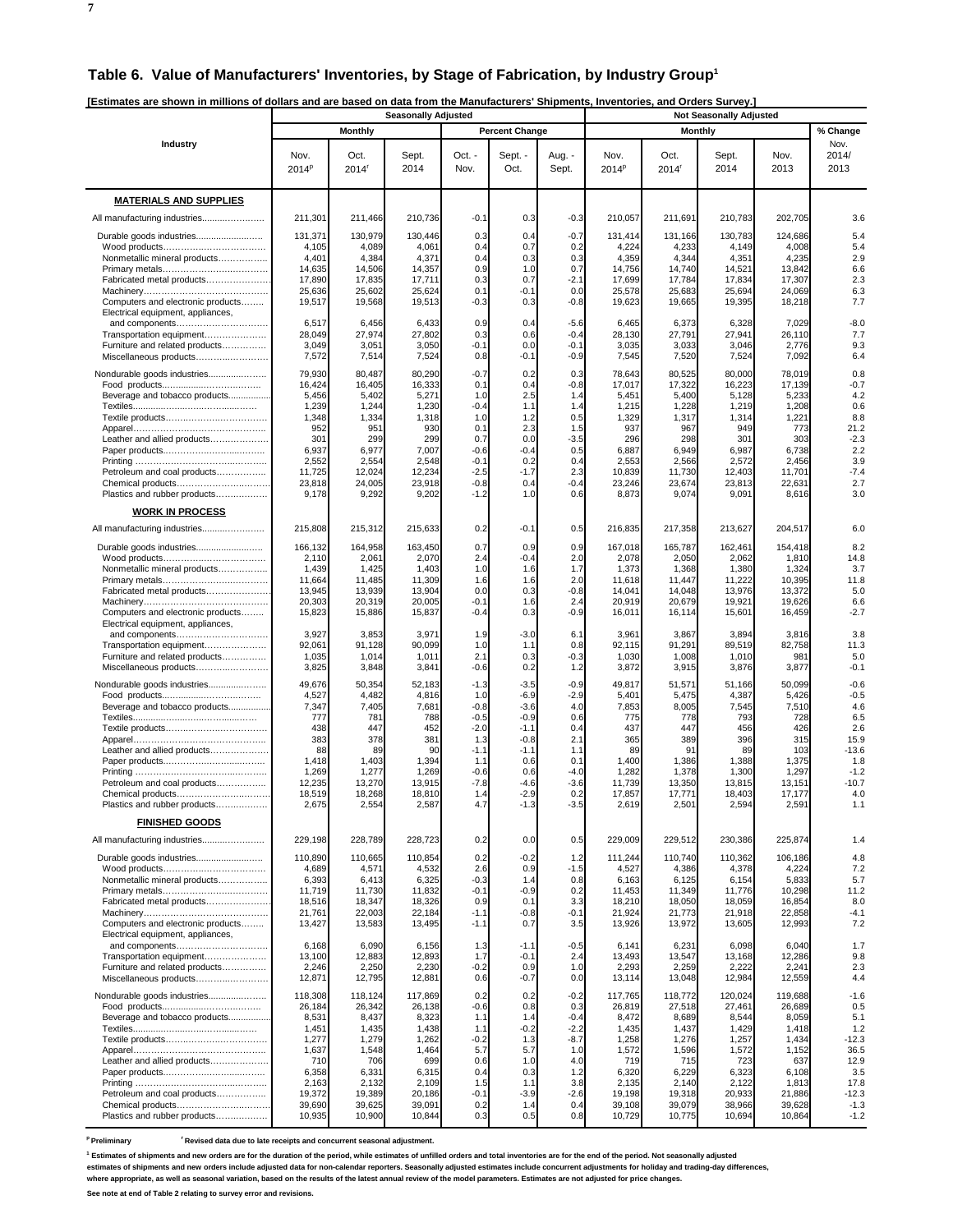#### **Table 7. Ratios of Manufacturers' Inventories to Shipments and Unfilled Orders to Shipments, by Industry Group <sup>1</sup>**

|                                                                                                                                                                                                                |                                                                                              | <b>Inventory/Shipments ratio</b>                                                             |                                                                                              |                                                                                              | Unfilled Orders/Shipments ratio <sup>2</sup>                                       |                                                                                    |                                                                                    |                                                                                    |  |  |
|----------------------------------------------------------------------------------------------------------------------------------------------------------------------------------------------------------------|----------------------------------------------------------------------------------------------|----------------------------------------------------------------------------------------------|----------------------------------------------------------------------------------------------|----------------------------------------------------------------------------------------------|------------------------------------------------------------------------------------|------------------------------------------------------------------------------------|------------------------------------------------------------------------------------|------------------------------------------------------------------------------------|--|--|
| Industry                                                                                                                                                                                                       | Nov<br>2014 <sup>p</sup>                                                                     | Oct<br>$2014$ <sup>r</sup>                                                                   | Sep<br>2014                                                                                  | Aug<br>2014                                                                                  | Nov<br>$2014^p$                                                                    | Oct<br>$2014$ <sup>r</sup>                                                         | Sep<br>2014                                                                        | Aug<br>2014                                                                        |  |  |
| All manufacturing industries <sup>3</sup>                                                                                                                                                                      | 1.32                                                                                         | 1.32                                                                                         | 1.30                                                                                         | 1.30                                                                                         | (X)                                                                                | (X)                                                                                | (X)                                                                                | (X)                                                                                |  |  |
| Nonmetallic mineral products<br>Fabricated metal products<br>Computers and electronic products <sup>3</sup><br>Electrical equipment, appliances,<br>Transportation equipment<br>Furniture and related products | 1.67<br>1.34<br>1.34<br>1.39<br>1.66<br>1.84<br>1.70<br>1.56<br>1.85<br>1.07<br>1.60         | 1.65<br>1.30<br>1.31<br>1.36<br>1.65<br>1.84<br>1.70<br>1.56<br>1.81<br>1.06<br>1.60         | 1.64<br>1.28<br>1.30<br>1.35<br>1.64<br>1.83<br>1.69<br>1.56<br>1.80<br>1.07<br>1.60         | 1.64<br>1.27<br>1.31<br>1.34<br>1.65<br>1.82<br>1.65<br>1.57<br>1.80<br>1.07<br>1.66         | 6.81<br>(X)<br>(X)<br>1.49<br>2.98<br>3.42<br>7.69<br>2.68<br>16.18<br>1.37<br>(X) | 6.75<br>(X)<br>(X)<br>1.46<br>2.98<br>3.43<br>7.65<br>2.71<br>15.85<br>1.36<br>(X) | 6.71<br>(X)<br>(X)<br>1.45<br>2.95<br>3.42<br>7.56<br>2.67<br>15.90<br>1.38<br>(X) | 6.71<br>(X)<br>(X)<br>1.43<br>2.95<br>3.42<br>7.49<br>2.58<br>15.99<br>1.34<br>(X) |  |  |
| Beverage and tobacco products<br>Leather and allied products<br>Petroleum and coal products<br>Plastics and rubber products                                                                                    | 0.99<br>0.71<br>1.76<br>1.32<br>1.50<br>2.31<br>2.12<br>1.02<br>0.91<br>0.68<br>1.31<br>1.20 | 0.99<br>0.70<br>1.73<br>1.31<br>1.49<br>2.26<br>2.15<br>1.02<br>0.91<br>0.70<br>1.31<br>1.20 | 0.98<br>0.71<br>1.76<br>1.29<br>1.49<br>2.25<br>2.23<br>1.02<br>0.91<br>0.68<br>1.29<br>1.19 | 0.98<br>0.72<br>1.74<br>1.30<br>1.50<br>2.34<br>2.15<br>1.01<br>0.91<br>0.68<br>1.29<br>1.19 | (X)<br>(X)<br>(X)<br>(X)<br>(X)<br>(X)<br>(X)<br>(X)<br>(X)<br>(X)<br>(X)<br>(X)   | (X)<br>(X)<br>(X)<br>(X)<br>(X)<br>(X)<br>(X)<br>(X)<br>(X)<br>(X)<br>(X)<br>(X)   | (X)<br>(X)<br>(X)<br>(X)<br>(X)<br>(X)<br>(X)<br>(X)<br>(X)<br>(X)<br>(X)<br>(X)   | (X)<br>(X)<br>(X)<br>(X)<br>(X)<br>(X)<br>(X)<br>(X)<br>(X)<br>(X)<br>(X)<br>(X)   |  |  |

**[Based on Seasonally Adjusted data from the Manufacturers' Shipments, Inventories, and Orders Survey.]** 

**X Not Applicable <sup>p</sup>** <sup>r</sup> Revised data due to late receipts and concurrent seasonal adjustment.

<sup>2</sup> Excludes the following industries with no unfilled orders: Wood products; nonmetallic mineral products;<br>medical equipment and supplies; office supplies; other miscellaneous manufacturing; cutlery and handtools;<br>farm an

**3 Unfilled orders to shipments ratio excludes semiconductor manufacturing.**

#### **Table 8. Revisions to Previously Published Monthly Percent Changes 1**

|                                                                                                                                                                                                                                                                           |                                                                                             | Shipments                                                                        | New Orders                                                                                  |                                                                                              | <b>Unfilled Orders</b>                                                           |                                                                                              | Inventories                                                                      |                                                                                  |
|---------------------------------------------------------------------------------------------------------------------------------------------------------------------------------------------------------------------------------------------------------------------------|---------------------------------------------------------------------------------------------|----------------------------------------------------------------------------------|---------------------------------------------------------------------------------------------|----------------------------------------------------------------------------------------------|----------------------------------------------------------------------------------|----------------------------------------------------------------------------------------------|----------------------------------------------------------------------------------|----------------------------------------------------------------------------------|
| Industry                                                                                                                                                                                                                                                                  | Nov <sup>2</sup><br>2014                                                                    | Nov <sup>3</sup><br>$2013 -$<br>Oct<br>2014                                      | Nov <sup>2</sup><br>2014                                                                    | Nov <sup>3</sup><br>2013-<br>Oct<br>2014                                                     | Nov <sup>2</sup><br>2014                                                         | Nov <sup>3</sup><br>2013-<br>Oct<br>2014                                                     | Nov <sup>2</sup><br>2014                                                         | Nov <sup>3</sup><br>2013-<br>Oct<br>2014                                         |
| All manufacturing industries                                                                                                                                                                                                                                              | (X)                                                                                         | 0.2                                                                              | (X)                                                                                         | 0.3                                                                                          | (X)                                                                              | 0.1                                                                                          | (X)                                                                              | 0.0                                                                              |
| Durable goods industries<br>Nonmetallic mineral products<br>Fabricated metal products<br>Computers and electronic products<br>Electrical equipment, appliances,<br>and components<br>Transportation equipment<br>Furniture and related products<br>Miscellaneous products | $-0.2$<br>(X)<br>(X)<br>$-0.5$<br>$-0.2$<br>$-0.4$<br>0.0<br>$-0.2$<br>$-0.3$<br>(X)<br>(X) | 0.3<br>0.7<br>0.4<br>0.4<br>0.3<br>0.5<br>0.6<br>0.7<br>0.4<br>0.5<br>0.7        | $-0.2$<br>(X)<br>(X)<br>$-0.3$<br>$-0.5$<br>$-0.4$<br>0.1<br>$-0.8$<br>$-0.1$<br>(X)<br>(X) | 0.4<br>(NA)<br>(NA)<br>0.6<br>1.2<br>0.8<br>0.8<br>1.1<br>0.6<br>0.7<br>0.7                  | 0.0<br>(X)<br>(X)<br>0.3<br>$-0.2$<br>0.0<br>0.0<br>$-0.3$<br>0.1<br>(X)<br>(X)  | 0.1<br>(NA)<br>(NA)<br>0.4<br>0.2<br>0.2<br>0.1<br>0.4<br>0.1<br>0.6<br>0.4                  | 0.0<br>(X)<br>(X)<br>0.0<br>0.1<br>0.0<br>$-0.2$<br>0.0<br>0.0<br>(X)<br>(X)     | 0.1<br>0.3<br>0.2<br>0.2<br>0.1<br>0.2<br>0.2<br>0.4<br>0.1<br>0.2<br>0.2        |
| Nondurable goods industries<br>Beverage and tobacco products<br>Textile products<br>Leather and allied products<br>Petroleum and coal products<br>Chemical products<br>Plastics and rubber products                                                                       | (X)<br>(X)<br>(X)<br>(X)<br>(X)<br>(X)<br>(X)<br>(X)<br>(X)<br>(X)<br>(X)<br>(X)            | 0.1<br>0.3<br>0.7<br>0.6<br>1.3<br>0.8<br>0.9<br>0.2<br>0.5<br>0.5<br>0.3<br>0.5 | (X)<br>(X)<br>(X)<br>(X)<br>(X)<br>(X)<br>(X)<br>(X)<br>(X)<br>(X)<br>(X)<br>(X)            | (NA)<br>(NA)<br>(NA)<br>(NA)<br>(NA)<br>(NA)<br>(NA)<br>(NA)<br>(NA)<br>(NA)<br>(NA)<br>(NA) | (X)<br>(X)<br>(X)<br>(X)<br>(X)<br>(X)<br>(X)<br>(X)<br>(X)<br>(X)<br>(X)<br>(X) | (NA)<br>(NA)<br>(NA)<br>(NA)<br>(NA)<br>(NA)<br>(NA)<br>(NA)<br>(NA)<br>(NA)<br>(NA)<br>(NA) | (X)<br>(X)<br>(X)<br>(X)<br>(X)<br>(X)<br>(X)<br>(X)<br>(X)<br>(X)<br>(X)<br>(X) | 0.2<br>0.2<br>0.4<br>0.3<br>0.6<br>0.3<br>0.3<br>0.2<br>0.6<br>0.5<br>0.2<br>0.4 |

#### **X Not Applicable NA Not Available**

<sup>1</sup> Estimates of shipments and new orders are for the duration of the period, while estimates of unfilled orders and total inventories<br>are for the end of the period. Not seasonally adjusted estimates of shipments and new o

**2 The current month revisions are the difference between the advance percent change and the percent change as shown in this publication.**

<sup>3</sup> The twelve month revisions are the differences between the month-to-month percent changes of the preliminary and<br>final estimates. The monthly averages are the simple averages of the absolute values of the differences f